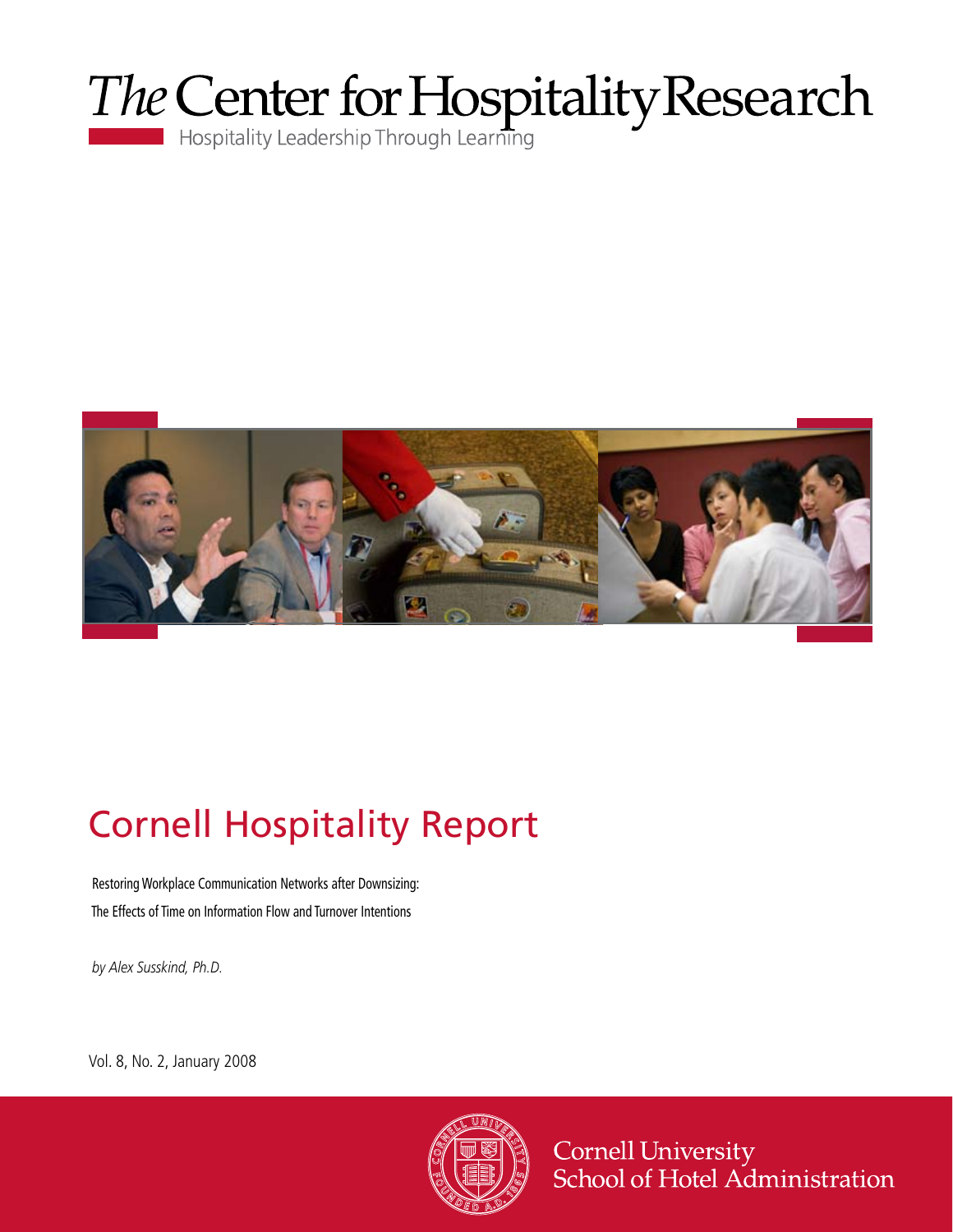#### Advisory Board

- James C. Allen, *Executive Vice President, Wines*, Southern Wine and Spirits of New York Scott Berman, *U.S. Advisory Leader, Hospitality and Leisure Consulting Group of* PricewaterhouseCoopers Raymond Bickson, *Managing Director and Chief Executive Officer,* Taj Group of Hotels, Resorts, and Palaces Scott Brodows, *Chief Operating Officer*, SynXis Corporation Paul Brown, *President*, Expedia, Inc., Partner Services Group, and President, Expedia North America Raj Chandnani, *Director of Strategic Planning and Consulting*, WATG Benjamin J. "Patrick" Denihan, *CEO*, Denihan Hospitality Group Joel M. Eisemann, *Executive Vice President, Owner and Franchise Services,* Marriott International, Inc. Kevin Fitzpatrick, *President*, AIG Global Real Estate Investment Corp. Gregg Gilman, *Partner, Co-Chair,* Employment Practices, Davis & Gilbert LLP Jeffrey A. Horwitz, *Partner, Corporate Department, Co-Head of Mergers and Acquisitions,*  Proskauer Rose LLP Kenneth Kahn, *President/Owner*, LRP Publications Kirk Kinsell, *President of Europe, Middle East, and Africa,* InterContinental Hotels Group Nancy Knipp, *President and Managing Director,*  American Airlines Admirals Club Jo-Anne Kruse, *EVP Human Resources*, Travelport Gerald Lawless, *Executive Chairman*, Jumeirah Group Mark V. Lomanno, *President*, Smith Travel Research Suzanne R. Mellen, *Managing Director*, HVS Shane O'Flaherty, *Vice President and General Manager*, Mobil Travel Guide Carolyn D. Richmond, *Partner and Co-Chair, Hospitality Practice*, Fox Rothschild LLP Saverio Scheri III, *Managing Director*, WhiteSand Consulting Janice L. Schnabel, *Managing Director and Gaming Practice Leader*, Marsh's Hospitality and Gaming Practice Trip Schneck, *President and Co-Founder*, TIG Global LLC Barbara Talbott, Ph.D., *EVP Marketing*, Four Seasons Hotels and Resorts Elaine R. Wedral, Ph.D., *President*, Nestlé R&D Center and Nestlé PTC New Milford
- Adam Weissenberg, *Vice Chairman, and U.S. Tourism, Hospitality & Leisure Leader,*  Deloitte & Touche USA LLP



*The Robert A. and Jan M. Beck Center at Cornell University* Back cover photo by permission of *The Cornellian* and Jeff Wang.

Cornell Hospitality Report, Volume 8, No. 2 (January 2008) Single copy price US\$50 © 2008 Cornell University

Cornell Hospitality Report is produced for the benefit of the hospitality industry by The Center for Hospitality Research at Cornell University

David Sherwyn, *Academic Director* Glenn Withiam, *Director of Publications* Jennifer Macera, *Manager of Operations*

Center for Hospitality Research Cornell University School of Hotel Administration 537 Statler Hall Ithaca, NY 14853

Phone: 607-255-9780 Fax: 607-254-2292 www.chr.cornell.edu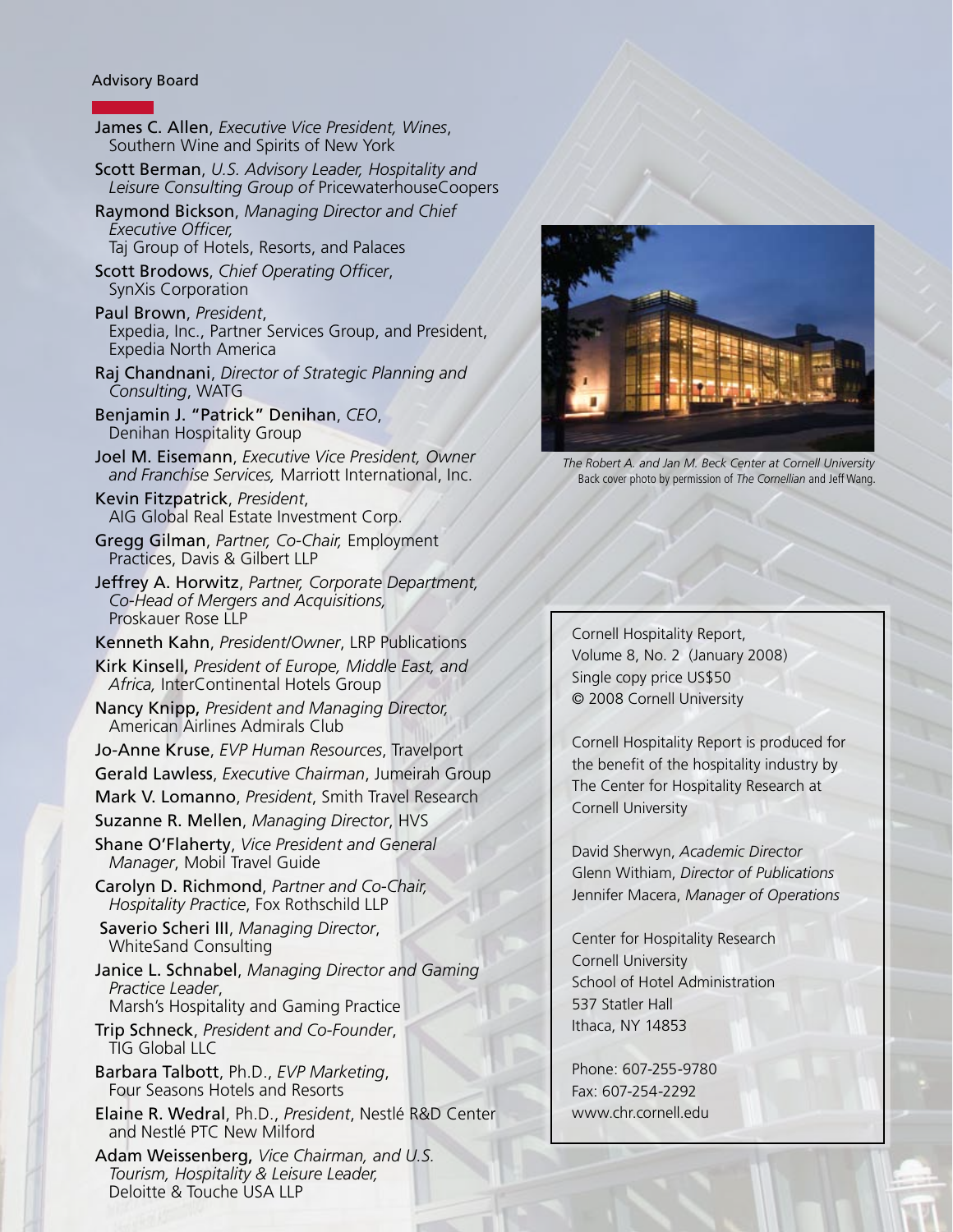# *The* Center for Hospitality Research **Hospitality Leadership Through Learning**

Thank you to our generous Corporate Members

Senior Partners American Airlines Admirals Club Southern Wine and Spirits of New York Taj Hotels Resorts Palaces TIG Global LLC

Partners AIG Global Real Estate Investment Davis & Gilbert LLP Deloitte & Touche USA LLP Denihan Hospitality Group Expedia, Inc. Four Seasons Hotels and Resorts Fox Rothschild LLP HVS International InterContinental Hotels Group **JohnsonDiversey** Jumeirah Group LRP Publications Marriott International, Inc. Marsh's Hospitality Practice Mobil Travel Guide Nestlé PricewaterhouseCoopers Proskauer Rose LLP Smith Travel Research SynXis, a Sabre Holdings Company Thayer Lodging Group **Travelport** WhiteSand Consulting WATG

Friends

American Tescor, LLP • Argyle Executive Forum • Caribbean Hotel Restaurant Buyer's Guide • Cody Kramer Imports • Cruise Industry News • DK Shifflet & Associates • ehotelier.com • EyeforTravel • Fireman's Fund • 4Hoteliers.com • Gerencia de Hoteles & Restaurantes • Global Hospitality Resources • Hospitality Financial and Technological Professionals • hospitalityInside.com • hospitalitynet.org • Hotel Asia Pacific • Hotel China • HotelExecutive.com • Hotel Interactive • Hotel Resource • International CHRIE • International Hotel and Restaurant Association • International Hotel Conference • International Society of Hospitality Consultants • iPerceptions • KPMG Japan/Global Management Directions • Lodging Hospitality • Lodging Magazine • Milestone Internet Marketing • MindFolio • PKF Hospitality Research • RealShare Hotel Investment & Finance Summit • Resort+Recreation Magazine • The Resort Trades • RestaurantEdge.com • Shibata Publishing Co. • Synovate • The Lodging Conference • TravelCLICK • UniFocus • WageWatch, Inc. • WIWIH.COM



**Cornell University** School of Hotel Administration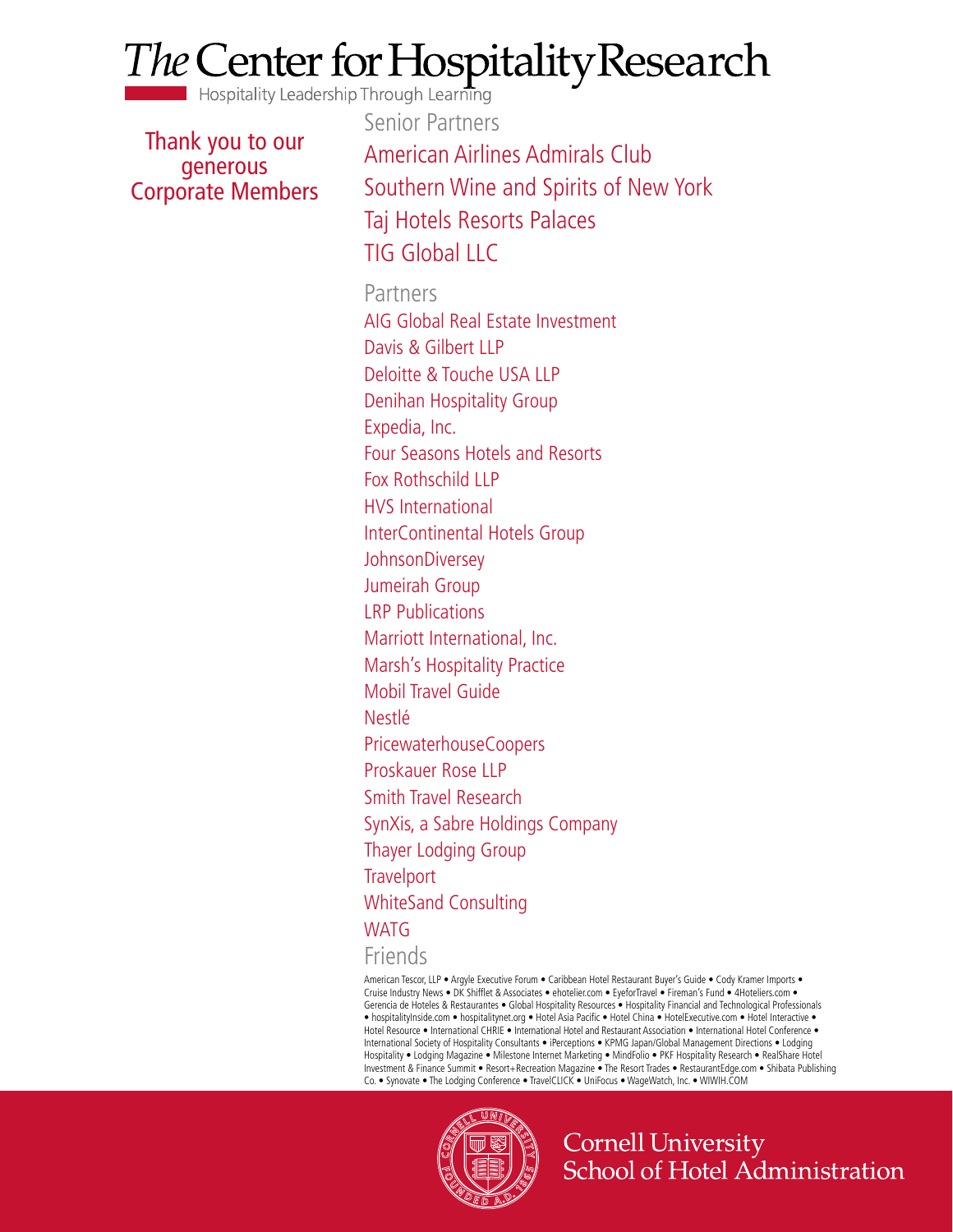# Restoring Workplace Communication Networks after Downsizing: The Effects of Time on Information Flow and Turnover Intentions

by Alex M. Susskind

## **About the Author**



**Alex M. Susskind,** Ph.D., is an associate professor at the Cornell University School of Hotel Administration and a member of the Graduate Field of Communication at Cornell University (ams76@ cornell.edu). With a Ph.D. focusing on organizational communication and organizational behavior and an MBA with a concentration in personnel and human relations, Susskind's research is based primarily in organizational communication and organizational behavior. He is currently researching: **(a)** the influence of customer–service provider interaction as it relates to organizational effectiveness and efficiency from the perspective of guests, employees, and managers; and **(b)** the influence of communication relationships upon individuals' work-related attitudes and perceptions surrounding

organizational events and processes such as teamwork and downsizing. His experience in the restaurant industry includes a degree from the Culinary Institute of America.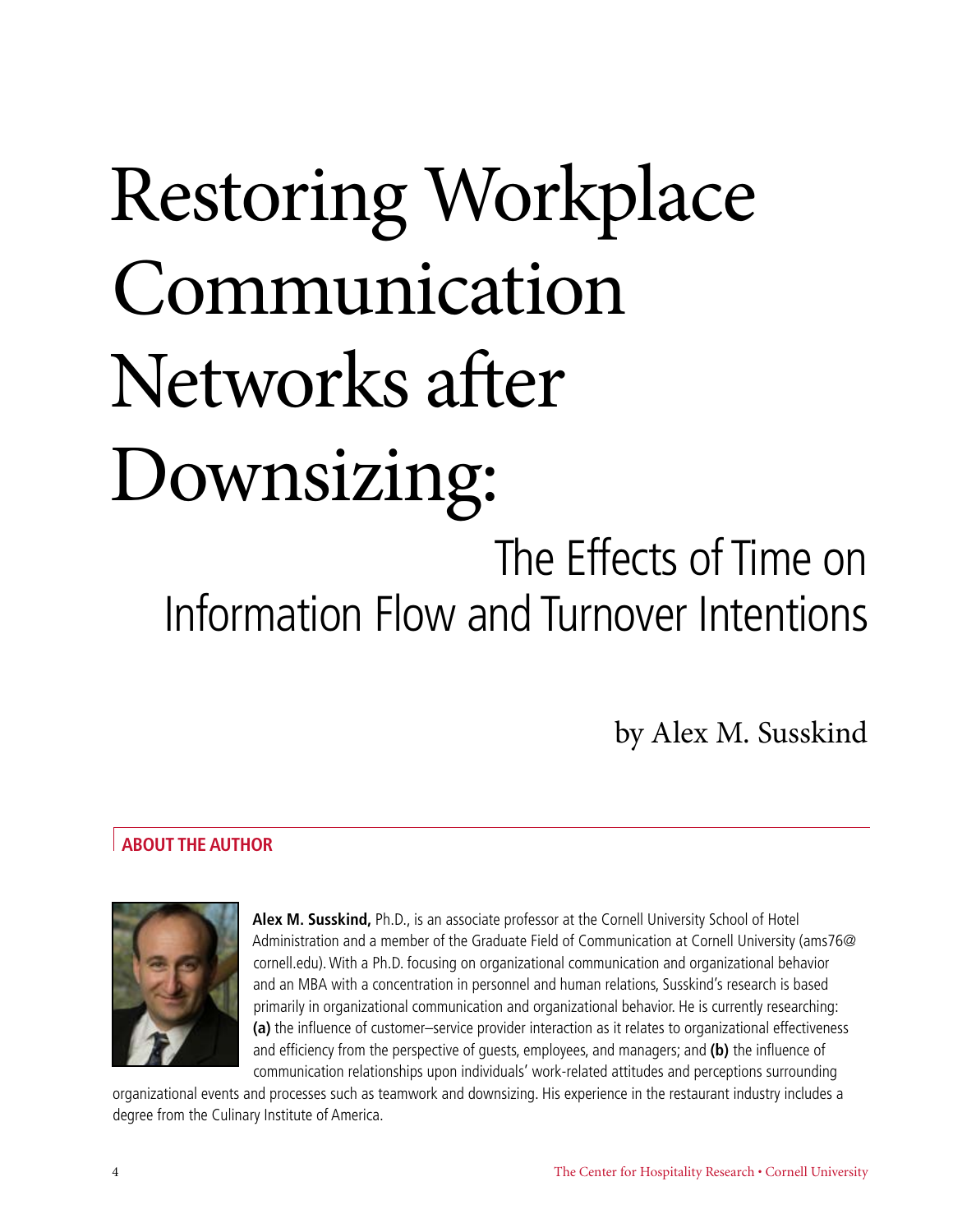### **Executive Summary**

The of the effects of a corporate layoff is the interruption of communication networks for employees who remain in the workplace. Since information that passes along these informal networks is part of the lifeblood of any ne of the effects of a corporate layoff is the interruption of communication networks for employees who remain in the workplace. Since information that passes along these informal networks is part of the lifeblood of any workplace, remaining employees struggle to reestablish network connections after a layoff is completed. Access to information and their and as such have a strong influence on turnover intentions. This study measured pre- and postdownsizing information flow and post-downsizing turnover intentions of downsizing survivors in the corporate office of an international hotel company. Using a combination of network analysis and path analysis, the study examined the relationship between changes in downsizing survivors' betweenness centrality (that is, the extent to which information transmits through them) and perceptions of information adequacy relative to reported turnover intentions at two months after the layoffs and at four months. The study found that an increase in network members' centrality augmented their perceptions of information adequacy, which in turn reduced their turnover intentions. The study also found that turnover intentions diminished at some point between two and four months after the layoff, in conjunction with stabilization of the communication network. While the study's population is relatively small (97 individuals), the implications are clear that managers should consider ways to assist remaining employees establish communication pathways after a corporate downsizing. A longer and more technical version of this report is published as "Downsizing Survivors' Communication Networks and Reactions: An Examination of Information Adequacy and Turnover Intentions," in *Communication Research*, Vol. 34, No. 2 (2007), pp. 156–184.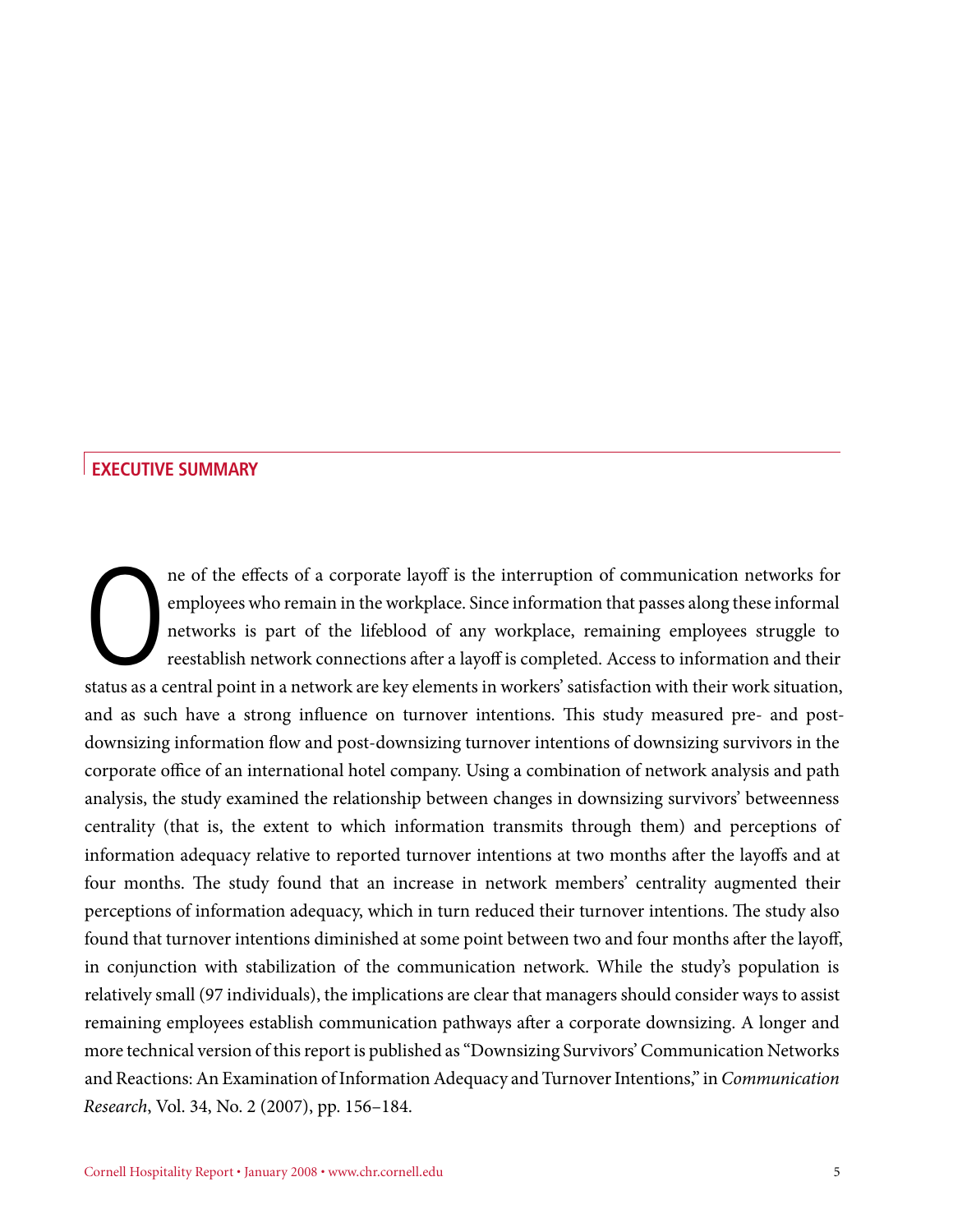# Restoring Workplace Communication Networks after Downsizing:

The Effects of Time on Information Flow and Turnover Intentions

by Alex M. Susskind

The hospitality industry is in constant flux, as lean years alternate with boom times and companies merge or divest product lines. Hotel and restaurant companies typically face continual challenges in their operating envir companies merge or divest product lines. Hotel and restaurant companies typically face continual challenges in their operating environment, such as increasing competition, shrinking market share, increasing operating expenses, shrinking profit margins, shareholder activism, hostile takeovers, buyouts, and acquisitions. One inevitable result of such turbulence is corporate downsizing.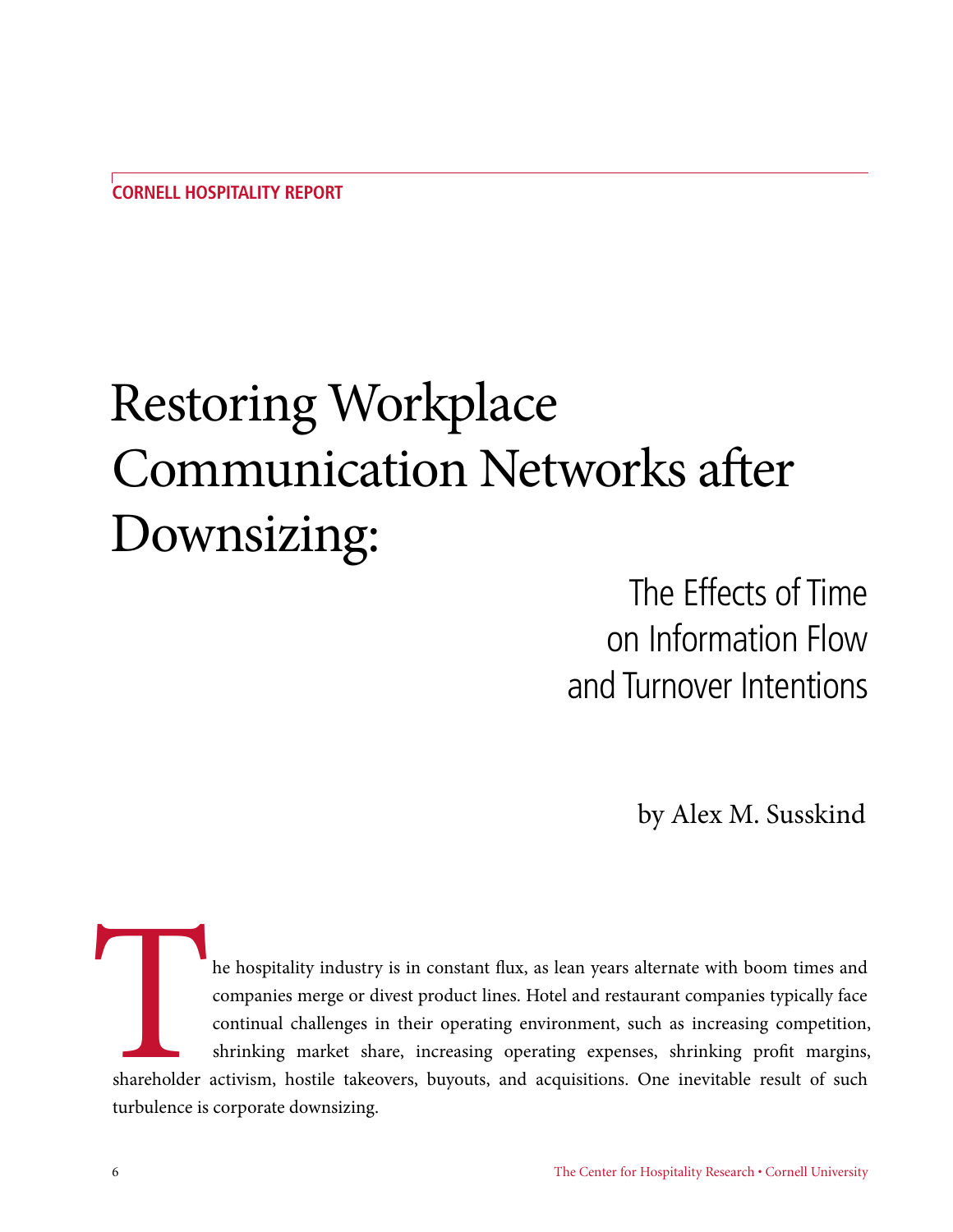In the restaurant sector alone during the past year, for example, we have we seen several industry giants transformed or acquired. Outback Steakhouse was purchased by a private equity firm and is now privately held. Applebee's was purchased by IHOP; Rare Hospitality was purchased by Darden; Darden sold its Smokey Bones restaurants after shuttering more than 30 locations; and Brinker sold its Corner Bakery brand and is looking to sell Romano's Macaroni Grill. These are just a few examples of the changes that are taking place throughout the industry.

Regardless of the reason for changes, companies tend to consolidate their existing resources when changes occur, including making reductions to their workforce. As organizations make such reductions, employees who survive the downsizing must deal with changes in work processes and communication patterns.

Those who have observed or experienced organizational downsizing know that it is a disruptive process that affects the communication patterns, perceptions, and attitudes of remaining employees.<sup>1</sup> Among the changes that downsizing survivors are likely to face are the loss of ties to information sources and the loss of direct and indirect links to individuals with power and influence in the employee network. While existing studies provide valuable insights into the effects of downsizing on individuals' attitudes, little research examines downsizing's influence on remaining employees over time.<sup>2</sup> A lack of attention to downsizing's long-term effects is particularly surprising given that: **(a)** communication network reconfigurations are likely to have considerable impact on organizational power and influence structures, work processes, and employee attitudes;3 and **(b)** it is unclear how employees and managers cope with and rebuild lost communication linkages.

In this paper I suggest that downsizing survivors' perceptions of information adequacy are specifically influenced by changes in network centrality. I also propose that changes to perceived information adequacy influence these employees' desire to remain employed with the company. To assess these propositions, I first discuss organizational change and downsizing. Next, I propose ways in which downsizing is likely to influence communication networks—in particular, network centrality. I'll define centrality more completely in the context of the discussion below, but the essence of centrality is how firmly connected an individual is to the organization's network, in terms of tightness, number of connections, and control over information flow. Finally, I present a discussion of network centrality and its likely relationship to downsizing survivors' perceptions of information adequacy and how turnover intentions are influenced by changes in information flow during a layoff or reorganization.

When employees are dismissed from a work environment, the characterization of those layoffs by remaining employees may depend on their gain or loss of connections to network resources they view as valuable.<sup>4</sup> Generally, however, remaining employees view downsizing in a negative light.5

#### Communication Networks and Downsizing

While organizations typically divide their members into formal departments or functional groups, those divisions often don't apply to the informal communication links that exist within and between formal work groups.<sup>6</sup> As noted by Shah, employees maintain task and social relationships with each other, thus constituting the organization's network. The friendship ties interrupted by downsizing may not be replaced quickly and their loss diminishes morale. Furthermore, Shah reported differing effects on friendship networks and advice networks six months following a downsizing. Friendship network centrality decreased, she found, and

 $^{\rm 1}$  J. Brockner, "The Effects of Work Layoffs on Survivors: Research, Theory, and Practice," *Research in Organizational Behavior*, Vol. 10 (1988), pp. 213-255; J. Brockner, B. Wiesenfeld, J. Stephan, R. Hurley, S. Grover, T. Reed, R.L. DeWitt, and C. Martin, "The Effects on Layoff Survivors of their Fellow Survivors' Reactions," *Journal of Applied Social Psychology*, Vol. 27 (1997), pp. 835-863; and P.P. Shah, "Network Deconstruction: The Structural Implications of Downsizing," *Academy of Management Journal*, Vol. 43 (2000), pp. 101-112.

<sup>2</sup> S.W.J. Kozlowski, G.T. Chao, E. Smith, and J. Hedlund, "Organizational Downsizing: Strategies, Interventions, and Research Implications," in *International Review of Industrial and Organizational Psychology*, ed. C.L. Cooper and I.T. Robertson (New York: Wiley, 1993), pp. 264–322; and A.K. Mishra and G.M. Spreitzer, "Explaining How Survivors Respond to Downsizing: The Roles of Trust, Empowerment, Justice, and Work Redesign, *Academy of Management Review*, Vol. 23 (1998), pp. 567-588.

<sup>3</sup> D.J. Brass and M.E. Burkhardt, "Potential Power and Use: An Investigation of Structure and Behavior," *Academy of Management Journal*, Vol. 36 (1993), pp. 441-470.

<sup>4</sup> Shah, *op.cit.*; and A.M. Susskind, V.D. Miller, and J.D. Johnson, "Downsizing and Structural Holes: Their Impact on Layoff Survivors' Perceptions of Organizational Chaos and Openness to Change," *Communication Research*, Vol. 25 (1998), pp. 30-65.

<sup>5</sup> J. Brockner, B.M. Weisenfeld, T. Reed, S. Grover, and C. Martin, "Interactive Effect of Job Content and Context on the Reactions of Layoff Survivors," *Journal of Personality and Social Psychology*, Vol. 64 (1993), pp. 187-197.

<sup>6</sup> R.L. Hartman and J.D. Johnson, "Formal and Informal Group Communication Structures: An Examination of Their Relationship to Role Ambiguity," *Social Networks*, Vol. 12 (1990), pp. 127-151; and J.M. Podolny and J.N. Baron, "Resources and Relationships: Social Networks and Mobility in the Workplace," *American Sociological Review*, Vol. 62 (1997), pp. 673-693.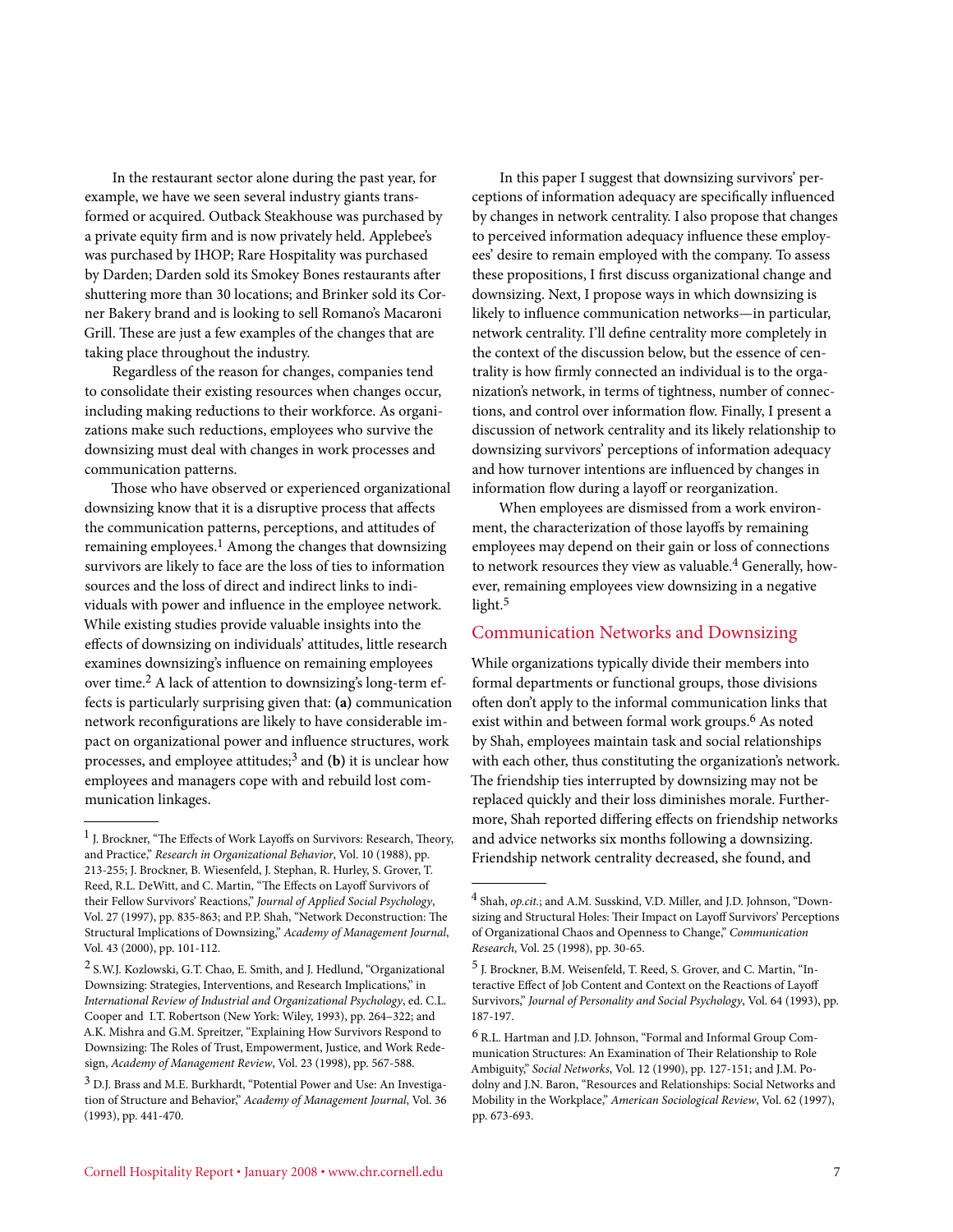# After a downsizing the organization's communication network fluctuates, and remaining employees revise their communications to accommodate changed linkages.

advice network centrality increased. 7 These findings suggest that employees' adjustments to a new network are, in part, tied to the organization's behavior following a downsizing, and it is likely that both the flow and effectiveness of communication influence remaining employees' perceptions and attitudes.8 Given the current knowledge of downsizing and communication networks it is reasonable to state that after a downsizing the organization's communication network fluctuates as some members are removed and remaining employees adjust to their new circumstances. Individuals will need to revise their communication and interaction to accommodate the loss or addition of communication linkages,<sup>9</sup> eventually developing a reconfigured network.

The model presented in Exhibit 1 depicts how changes in information flow and employees' perceptions of information adequacy during a layoff influence survivors' turnover intentions as time goes by. In the model the vertical arrows characterize the proposed relationships among changes in centrality, changes in perceptions of information adequacy, and turnover intention at the first post-downsizing period (first column) and at the second post-downsizing period (second column). As I explain in greater detail below, although the centrality and information adequacy measurements are change scores (from one period to another) the turnover intentions are not change scores. Instead, turnover figures are measures of that variable at each time (that is, at two months and four months after the downsizing). Finally, the horizontal arrows depict the anticipated autocorrelation among centrality, information adequacy, and turnover intentions.

### Network Centrality

Centrality, as presented by Freeman, can be described in terms of: **(a)** degree, or the number or percentage of individuals a network member is connected to, **(b)** closeness, or the reach an individual has in a network based on the minimum

8 G. Caplan and M. Teese, *Survivors: How to Keep Your Best People on Board after Downsizing* (Palo Alto, CA: Davies-Black, 1997).

distance it takes for a member to contact all other members in the network, and **(c)** "betweenness," which is the extent to which a network member mediates other network relationships and controls the flow of information in a network.<sup>10</sup>

Although the three types of centrality overlap to some extent, each type captures slightly different relationships and network outcomes.11 As employees are removed from the network and existing relationships are reconfigured, an individual's centrality changes. Not everyone loses centrality, however, and some employees' centrality will increase (while others' decreases) depending on how their specific contacts are affected by the downsizing. While changes to downsizing survivors' number of network connections (degree centrality) and the distance between those connections (closeness centrality) are not trivial, changes to network members' betweenness centrality seem to be more directly related to perceptions of information adequacy than either degree or closeness centrality because of the role betweenness plays in information flow and control. As betweenness centrality changes for a particular network member, the amount of information that the individual controls changes as well. This is consistent with the proposition that direct, unmediated connections to others in a network tend to reduce tension and pressure, particularly for the gatekeepers of information in the network.12 Additionally, betweenness centrality is often considered the strongest measure of network involvement, since high levels of betweenness centrality are associated with a person's being a broker of information and

<sup>7</sup> Shah, *op.cit.*

<sup>9</sup> Shah, *op.cit.*; and Susskind, *et al., op.cit.*

<sup>10</sup> L.C. Freeman, "Centrality in Social Networks: Conceptual Clarification," *Social Networks*, Vol. 2 (1979), pp. 215-239.

<sup>11</sup> T.H. Feeley, "Testing a Communication Network Model of Employee Turnover Based on Centrality," *Journal of Applied Communication Research*, Vol. 23 (2000), pp. 370-387; and B. Mullen, C. Johnson, and E. Salas, "Effects of Communication Structure: Components of Positional Centrality," *Social Networks*, Vol. 3 (1991), pp. 169-186.

<sup>&</sup>lt;sup>12</sup> T.T. Baldwin, M.D. Bedell and J.L. Johnson, "The Social Fabric of a Team-based MBA Program: Network Effects on Student Satisfaction and Performance," *Academy of Management Journal*, Vol. 40 (1997), pp. 1369- 1397; D. Krackhardt, "The Strength of Strong Ties: The Importance of Philos in Organizations, in *Networks and Organizations*, ed. N. Nohria and R.G. Eccles (Boston: Harvard Business School Press, 1992), pp. 216-239.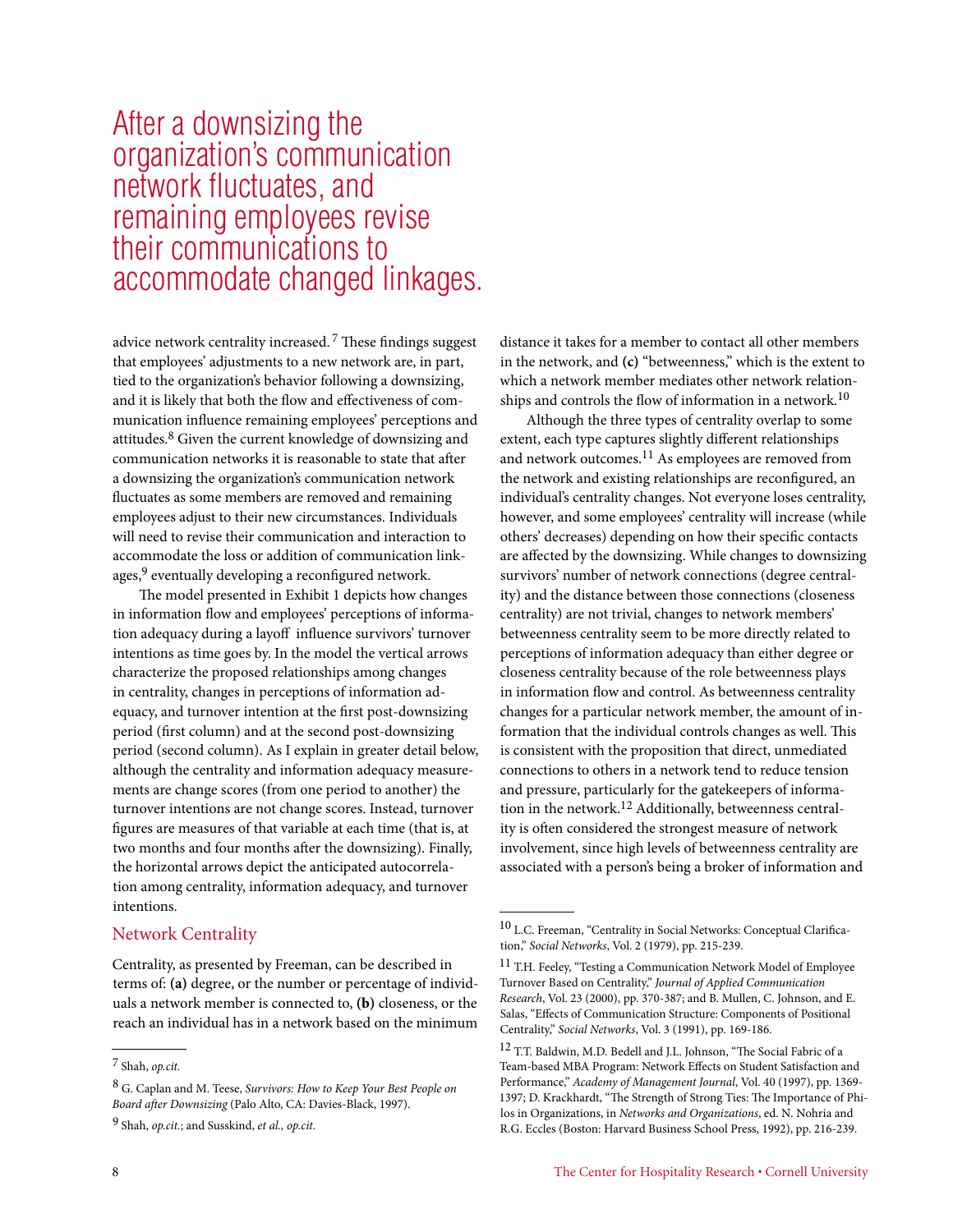#### **Exhibit 1**

**Proposed longitudinal model of network centrality, information adequacy, and turnover intentions**



**Hypotheses (H1–H7) are explained on following pages.**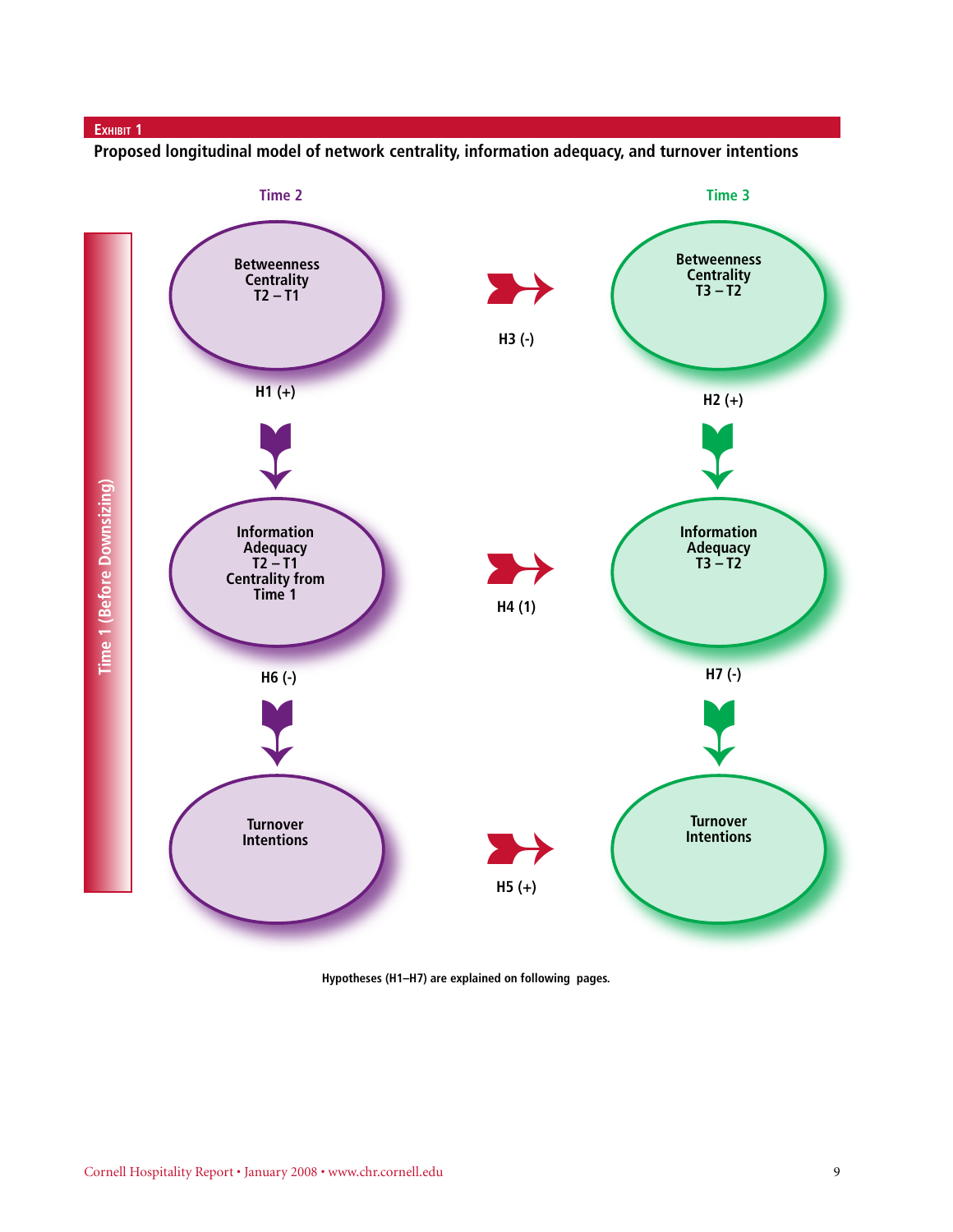relationships.13 This seems particularly important after a layoff, when uncertainty is coupled with a need for work-related information. Therefore, the outcome of changes in betweenness centrality depends on changes in individuals' control of information and volume of contact.14

#### Information Adequacy

Regardless of hierarchical level, workers require information to perform their work-related duties. The perception that they are not receiving sufficient information can diminish employees' willingness to participate in organizational change or personal development.15 A need for information under conditions of organizational change has been shown to be influenced by both contextual and individual factors. Contextual issues include ambiguity or performance pressure relative to the new organizational structure, while individual factors might be a tolerance for uncertainty or a need for control.16 Although perceptions of information adequacy vary among layoff survivors, downsizing affects the network's betweenness centrality and information flow and likely causes shifts in survivors' perceptions of work-related information adequacy.

Information sources in the post-downsizing network can be classified relative to source expertise and accessibility.17 Highly central network members are likely to be the most accessible, but the value that they bring to the network and their ability to broker information after a layoff may be considerably altered. Members losing network centrality are likely to

report decreases in their perceptions of information adequacy and be more aware of information gaps and resource losses brought about by the downsizing. They may need to spend considerable time restoring lost connections in their networks and building trust before their perceptions of information adequacy are restored.18 Likewise, downsizing survivors may acquire a better network position following the downsizing and find access to and control of information that were not available to them before the downsizing. Therefore, I propose that a positive relationship exists between changes in centrality and changes in perceptions of information adequacy.

- *Hypothesis 1:* Changes in betweenness centrality are positively related to changes in information adequacy from the pre-downsizing period to the first post-downsizing period.
- *Hypothesis 2:* Changes in betweenness centrality are positively related to changes in information adequacy from the first post-downsizing period to the second period.

While the propositions regarding how changes in betweenness centrality are related to changes in information adequacy over time seem straightforward, the expected autocorrelation between changes in centrality and changes in information are less so. Individuals who experience changes in centrality and information adequacy from the pre-downsizing period to the first post-downsizing period—as either gains or losses—are less likely to experience similar shifts in subsequent periods as they adapt to the new network.<sup>19</sup> The reason that these gains in centrality are not repeated between the first post-downsizing measurement and second period is that the initial downsizing reconfiguration has improved these employees' position in the network, or at least increased their access to or control of information. By contrast, those who report losses in centrality in the first post-downsizing period will most likely need to make adjustments to their network in sub-

<sup>13</sup> Krackhardt, *op.cit*.; and Mullen *et al., op. cit*.

<sup>14</sup> Susskind *et al., op.cit.*

<sup>15</sup> M. Casey, V.D. Miller, and J.R. Johnson, "Survivors' Information Seeking Following a Reduction in Workforce," *Communication Research*, Vol. 24 (1997), pp. 755-781; J.R. Johnson, M.J. Bernhagen, V.D. Miller, and M. Allen, "The Role of Communication in Managing Reductions in Workforce," *Journal of Applied Communication Research*, Vol. 24 (1996), pp. 165-180; and V.D. Miller, J.R. Johnson, and J. Grau, "Antecedents of Willingness to Participate in a Planned Organizational Change," *Journal of Applied Communication Research*, Vol. 22 (1994), pp. 59-80.

<sup>16</sup> E.W. Morrison, "Information Seeking within Organizations," *Human Communication Research*, Vol. 28 (2002), pp. 229-242.

<sup>17</sup> E.W. Morrison and J.B. Vancouver, "With-in Person Analysis of Information Seeking: The Effects of Perceived Costs and Benefits," *Journal of Management*, Vol. 26 (2000), pp. 119-137.

<sup>18</sup> Shah, *op.cit.*

<sup>19</sup> M.A. Stefanone, "Locus of Control, Instrumental Action, and the Pursuit of Social Capital," Department of Communication, Cornell University, 2004; and Susskind *et al., op.cit.*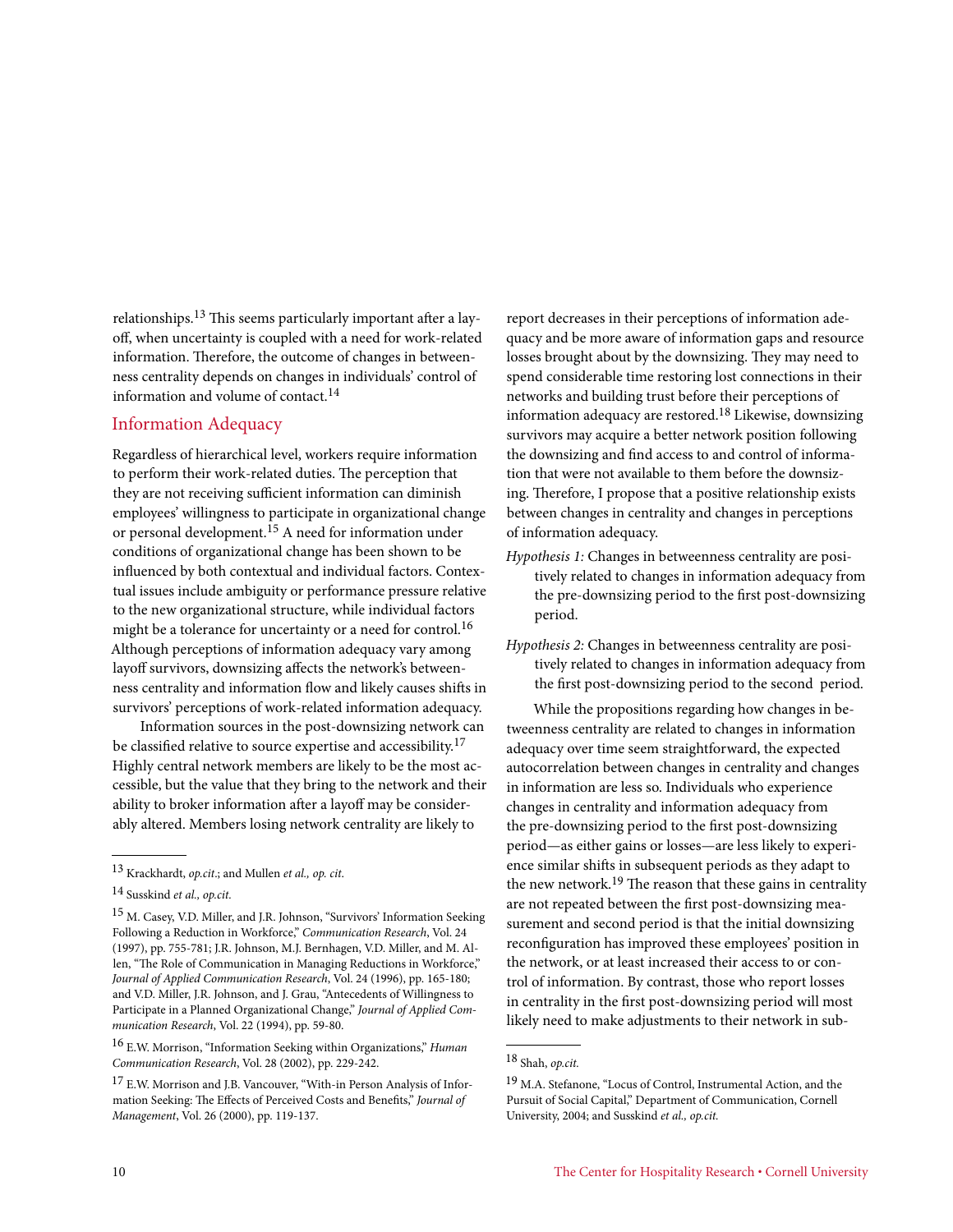sequent months to restore lost access to information. Such adjustments should mean gains in centrality in the second post-downsizing period for those who showed losses in the first post-downsizing period. These anticipated cross-lagged gains in the second post-downsizing period are created from the gains in information flow realized by their peers in the first post-downsizing environment.20 This process should result in negative autocorrelation among the change scores for both centrality and information adequacy. Consequently, I hypothesize:

- *Hypothesis 3*: Changes in betweenness centrality at the first post-downsizing period will be negatively related to changes in betweenness centrality at the second postdownsizing period.
- *Hypothesis 4*: Changes in information adequacy at the first post-downsizing period will be negatively related to changes in information adequacy at the second postdownsizing period.

#### Changes over Time and Turnover Intentions

As noted by Amburgey, Kelly, and Barnett, "organizational change can be both disruptive and adaptive."21 Downsizing is a particularly disruptive organizational event that challenges survivors to restore a sense of order to their work environment. Job-related uncertainty and chaos in the postdownsizing environment are likely to cause individuals to realign their patterns of network interaction and information flow.22 An individual's desire to leave a job is normally framed as a set of psychological responses to specific organizational conditions, typically beginning with daydreaming and culminating in a resignation.23 Studies generally find a negative relationship between turnover intentions and such

# The perception that they are not receiving sufficient information can diminish employees' willingness to participate in organizational change.

emotional measures as organizational commitment and job satisfaction.24 While downsizing represents involuntary turnover for the majority of those dismissed, the intentions of remaining employees will strongly be influenced by unresolved job tension<sup>25</sup> and the extent of their trust in management.26

Survivors are more likely to consider leaving when their access to important job-related information diminishes as a result of the downsizing, particularly when they are not able to restore a sense of order to their work life. These factors may not be directly related to one's network position or centrality, but centrality-related shifts in network structure are likely to influence future actions and adaptive behavior.27 Social-influence theory would suggest that workers' perceptions and processing of organizational events (such as a layoff), are influenced by cues and communication from coworkers to whom they are directly connected.28 Therefore, based on social-influence theory, survivors' doubts about remaining with the organization immediately after a layoff are likely to spill over to subsequent time periods. Stated more formally:

<sup>20</sup> *Ibid*.

<sup>21</sup> T.L. Amburgey, D. Kelly, and W.P. Barnett, "Resetting the Clock: The Dynamics of Organizational Change and Failure," *Administrative Science Quarterly,* Vol. 38 (1993), p. 51.

<sup>22</sup> Susskind *et al., op.cit.*

<sup>23</sup> A.I. Kraut, "Predicting Turnover of Employees from Measured Job Attitudes," *Organizational Behavior and Human Performance*, Vol. 13 (1975), pp. 233-243.

<sup>24</sup> J.A. Davy, A.J., Kinicki, and C.L. Scheck, "Developing and Testing a Model of Survivor Responses to Layoffs," *Journal of Vocational Behavior*, Vol. 38 (1991), pp. 302-317; and R.P. Tett, and J.P. Meyer, "Job Satisfaction, Organizational Commitment, Turnover Intention, and Turnover: Path Analyses Based on Meta-analytic Findings," *Personnel Psychology*, Vol. 46 (1993), pp. 259-291.

 $^{25}$  M.A. Abelson, "Examination of Avoidable and Unavoidable Turnover," *Journal of Applied Psychology*, Vol. 72 (1987), pp. 382-386.

<sup>26</sup> A.K. Mishra and G.M. Spreitzer, "Explaining How Survivors Respond to Downsizing: The Roles of Trust, Empowerment, Justice, and Work Redesign," *Academy of Management Review*, Vol. 23 (1998), pp. 567-588.

<sup>27</sup> J.M. Podolny and J.N. Baron, "Resources and Relationships: Social Networks and Mobility in the Workplace," *American Sociological Review,*  Vol. 62 (1997), pp. 673-693.

<sup>28</sup> R.E. Rice, "Using Network Concepts to Clarify Sources and Mechanisms of Social Influence," in *Progress in Communication Sciences*, Vol. 12, ed. W.D. Richards & G.A. Barnett (Norwood, NJ: Ablex, 1993), pp. 43-67; and T.H. Feeley and G.A. Barnett, "Predicting Employee Turnover from Communication Networks," *Human Communication Research*, Vol. 23 (1997), pp. 370-387.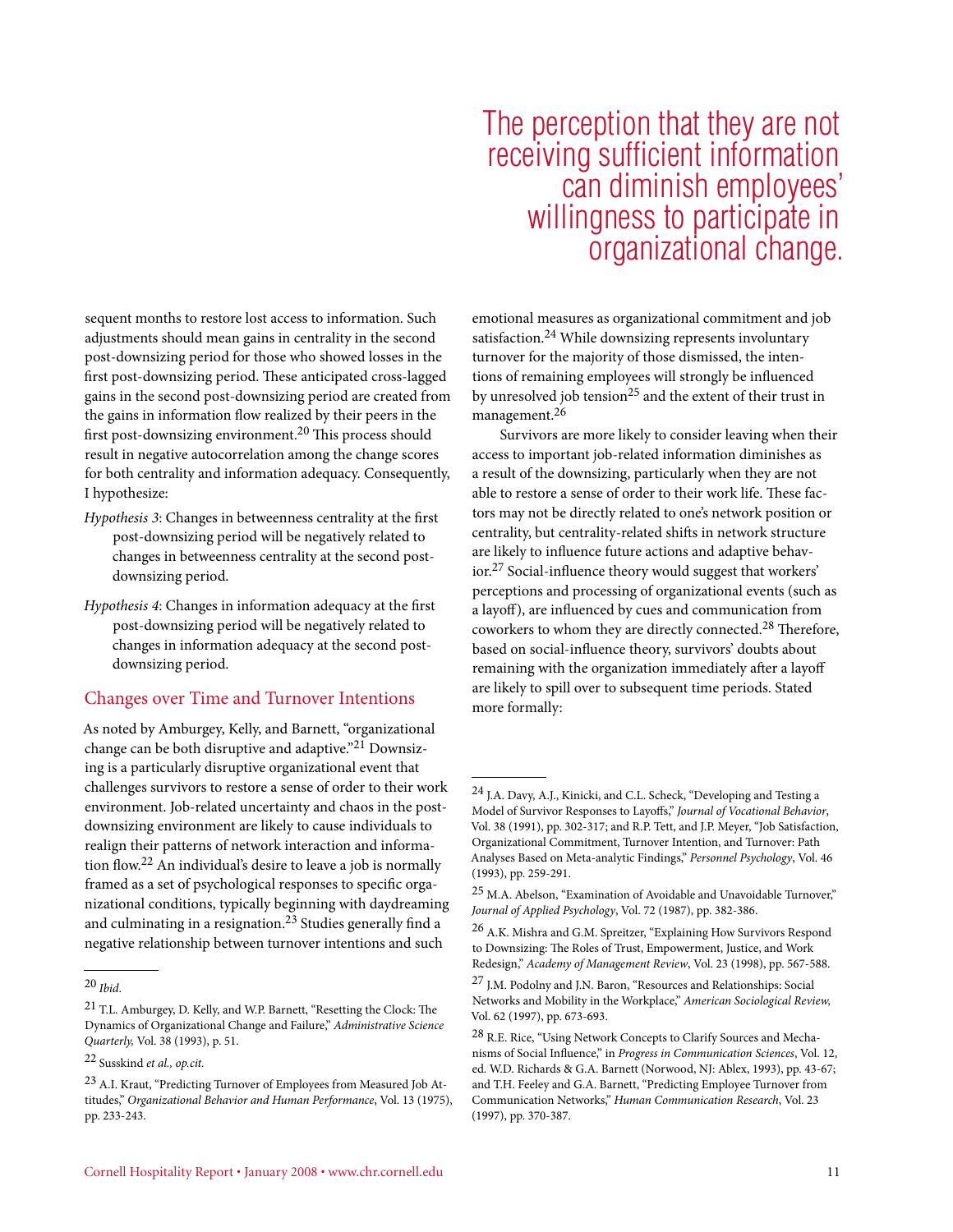# In general, the faster that a downsizing survivor can reconnect to the network, the less likely that person is to think of leaving.

*Hypothesis 5*: Turnover intentions at the first post-downsizing period (T2) will be positively related to turnover intentions at the second post-downsizing period (T3).

While data describe how downsizing survivors are likely to react to equity issues surrounding a downsizing, little information exists regarding how survivors react to downsizing-induced changes in their communication networks, and how those changes influence survivors' work-related perceptions and attitudes. Just as information-sharing mechanisms have been shown to help further employees' ability to complete work-related activities and to enhance feelings of mutual trust and commitment toward the organization, so is it that not receiving adequate levels of pertinent workrelated information diminishes downsizing survivors' certainty about their career futures,<sup>29</sup> is believed to reduce levels of commitment to the organization,30 and is connected to turnover intentions.31 Therefore, employees' perceptions of information adequacy are particularly important during times of uncertainty, when employees have an enhanced need for information.32

It could be expected then, that decreases in information adequacy are related to higher levels of turnover intentions because the loss of needed work related-information will likely prompt survivors to reevaluate their current employment relationship and their desire to remain employed in the post-downsizing environment. This is likely to be the most severe for survivors when the change in information flow interferes with their ability to perform their workrelated duties and raises questions about their future with the company.33

- *Hypothesis 6*: Increases in information adequacy at the first post-downsizing period will be negatively related to turnover intentions at the first post-downsizing period.
- *Hypothesis 7:* Increases in information adequacy at the second post-downsizing period will be negatively related to turnover intentions at the second post-downsizing period.

#### Procedure and Participants

One hundred and thirty employees working in an international hotel company's corporate office were surveyed prior to and following an organizational downsizing. Employees' network relationships, perceptions, and attitudes were first measured 60 days prior to the scheduled downsizing (T1), and then measured 60 days (T2) and 120 days (T3) afterwards. At all three data collection points the participants completed a communication network questionnaire and an attitude questionnaire; the participants provided demographic information at T1 only.

Just over half of the participants at T1 were male (56 percent), and all were between the ages of 20 and 57 (*M* = 33.42). Seventeen of them had been employed for one year or less, thirty had been employed between one and two years, forty-six between two and five years, and thirty-seven for five years or more. Representatives of the following seven of the hotel's departments participated each time: accounting and finance, facilities engineering, general administration, marketing, personnel, and rooms. These seven departments represented 78 percent of the headquarters staff. Of the thirty-seven employees who did not participate in the study, nine were from the legal department, twelve from the customer support unit, and twelve from the food-service management unit. In addition, the eight top-level managers (such as the CEO, CFO, and the vice-presidents) did not participate in the survey. After the layoff, only two of the remaining employees from the original sample missed one questionnaire administration (one at T2 and one at T3). Additionally, one respondent was initially included in sample, but left the company prior to the questionnaire administra-

<sup>29</sup> Casey *et al., op.cit*.; Johnson *et al., op.cit*.; Miller *et al., op.cit*.; and Mishra and Spreitzer, *op.cit*.

<sup>30</sup> Feeley and Barnett, *op.cit.*

<sup>31</sup> Abelson, op.cit.; Ibid.; and Mishra and Spreitzer, op.cit.

<sup>32</sup> Morrison and Vancouver, op.cit.

<sup>33</sup> Casey *et al., op.cit.*; Johnson *et al., op.cit*.; Miller *et al., op.cit*.; Mishra and Spreitzer, *op.cit*.; and Morrison and Vancouver, *op.cit*.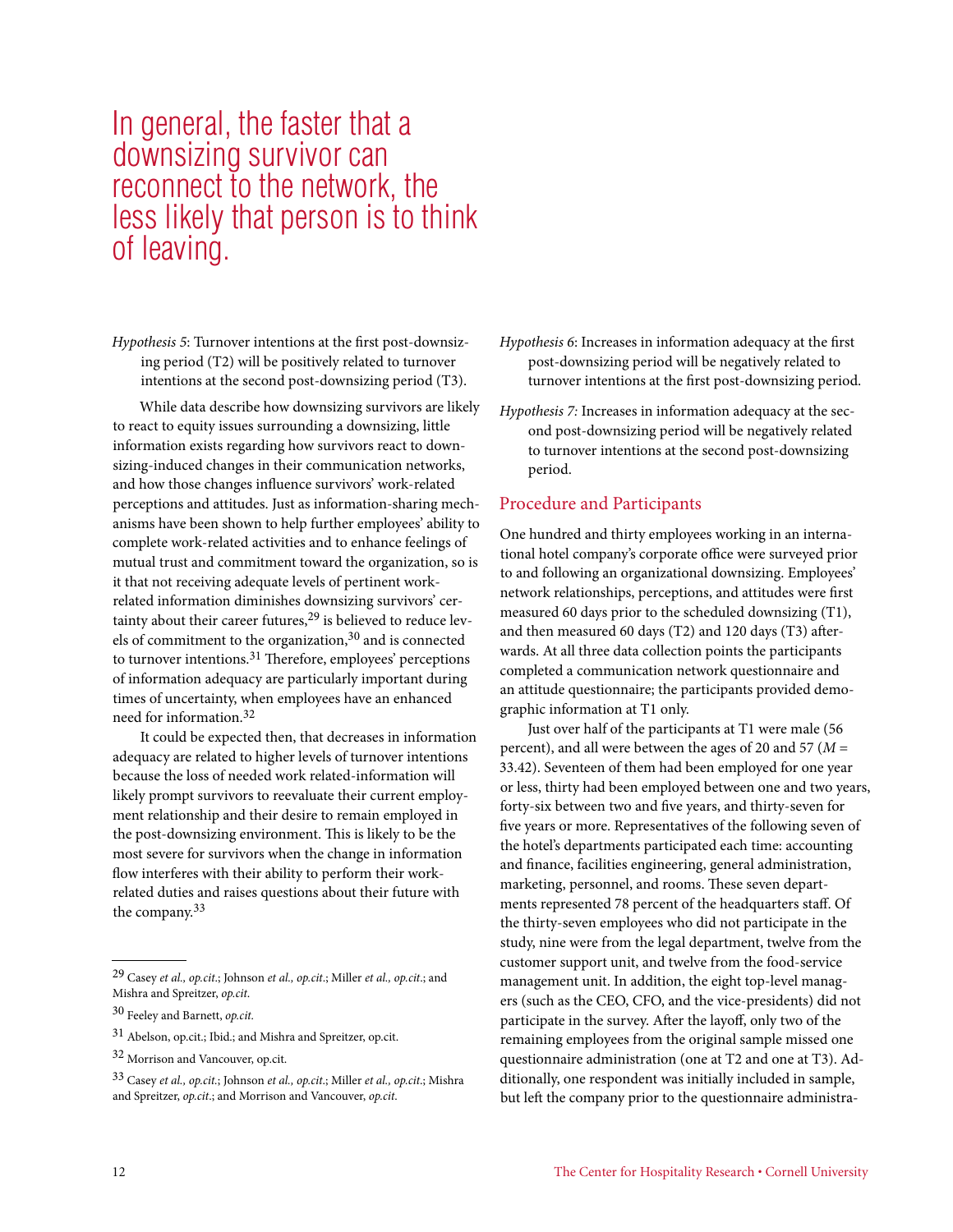| EXHIBIT 2                                                       |        |      |                   |                   |            |          |         |       |
|-----------------------------------------------------------------|--------|------|-------------------|-------------------|------------|----------|---------|-------|
| Descriptive statistics and correlations of the latent variables |        |      |                   |                   |            |          |         |       |
|                                                                 | M      | SD   | (1)               | (2)               | (3)        | (4)      | (5)     | (6)   |
| $(1)$ $\Delta$ Centrality at T2                                 | .64    | 1.51 | $\lceil - \rceil$ |                   |            |          |         |       |
| $(2)$ $\triangle$ Centrality at T3                              | $-.15$ | .73  | $-0.32**$         | $\lceil - \rceil$ |            |          |         |       |
| $(3)$ $\triangle$ Information Adequacy at T2 -1.38              |        | 1.34 | $.28**$           | $-.14$            | [.84]      |          |         |       |
| $(4)$ $\triangle$ Information Adequacy at T3                    | - 1.57 | 1.40 | $-27**$           | $.20*$            | $-0.61***$ | [.89]    |         |       |
| (5) Turnover Intentions T2                                      | 3.48   | 1.07 | $-36***$          | .10               | $-0.67***$ | $.58***$ | $[.85]$ |       |
| (6) Turnover Intentions T3                                      | 1.85   | .98  | $-.03$            | $-.15$            | $-.02$     | $-40***$ | $-.05$  | [.77] |

*Note:* Listwise *N* = 91; reliability coefficients (Cronbach's α) appear in the brackets along the diagonal and were not calculated for the network measures;  $p < 0.05$ , \*\*  $= p < 0.01$ , \*\*\*  $= p < 0.001$ .

tion at T1 and so never participated. The remainder of the sample completed and returned all three questionnaires, for a final valid sample of  $N = 91$ .

The hotel company reorganized and downsized its corporate headquarters to reduce redundancy. The general corporate structure and reporting relationships remained consistent, making this layoff a reduction in force rather than an organization restructuring. The downsizing announcement was made thirty days prior to its implementation. After being given career counseling, the affected employees were offered an incentive for "early retirement," were given the opportunity to take operation-level positions within the company, or simply were dismissed. Each affected employee was given one month of severance pay in addition to the thirty-day advance notice. The thirty-three downsized employees were evenly divided between men and women, averaged about thirty-three years old, and reflected the overall pattern of the headquarters staff in terms of their length of service.

Fifty-six of the 97 remaining employees were men, with an average age of 32. The remaining employees varied in their tenure with the organization with 13 employed for one year or less, 20 employed between one and two years, 35 employed between two and five years, and 29 employed for five years or greater.

#### Measurement and Analyses

As outlined above, I measured the respondents' betweenness centrality, perceived information adequacy, and turnover intentions three times to assess how their communication patterns and attitudes changed. Data were analyzed using ordinary least squares path analysis. Details of the data collection, data transformation, and analyses are presented in the appendix.

#### Results

The descriptive statistics and correlations of the final scale variables are reported above in Exhibit 2 and the path coefficients and their standard errors are reported in Exhibit 3 (overleaf). As detailed below, the initial path analyses revealed that the hypothesized model fit the data very well, 34 with six of the seven hypothesized path linkages identified as statistically significant in the model. Moreover, sampling error analyses revealed no misspecifications in the model.

The path between changes in centrality at T2 and changes in information adequacy at T2 was significant (path coefficient = .29,  $p < 01$ ), indicating that changes in centrality between the pre-and post-downsizing networks influenced changes in the downsizing survivors' perceptions of information adequacy during that time (Hypothesis 1 supported). Hypothesis 2 was not supported because the path between changes in centrality at T3 and changes in information adequacy at T3 was not significant (path coefficient = .09). This finding suggests that shifts in centrality between the two versions of the post-downsizing network were not connected to changes in the survivors' perceptions of information adequacy during the corresponding time periods. The hypothesized autocorrelation between changes in centrality at T2 and T3 was negative and significant showing a moderate negative relationship (path coefficient =  $-.32, p < .001$ ), indicating that changes in centrality from two months out were inversely related to those four months afterwards (Hypothesis 3 supported). Likewise, the hypothesized autocorrelation between changes in information adequacy at T2 and T3 was significant and strongly negative (path coefficient  $=$  -.69,  $p < .001$ ), indicating that changes in information

 $34 \chi$ 2 [24] = 13.58, *p* = .95, CFI = .95, RMR = .05.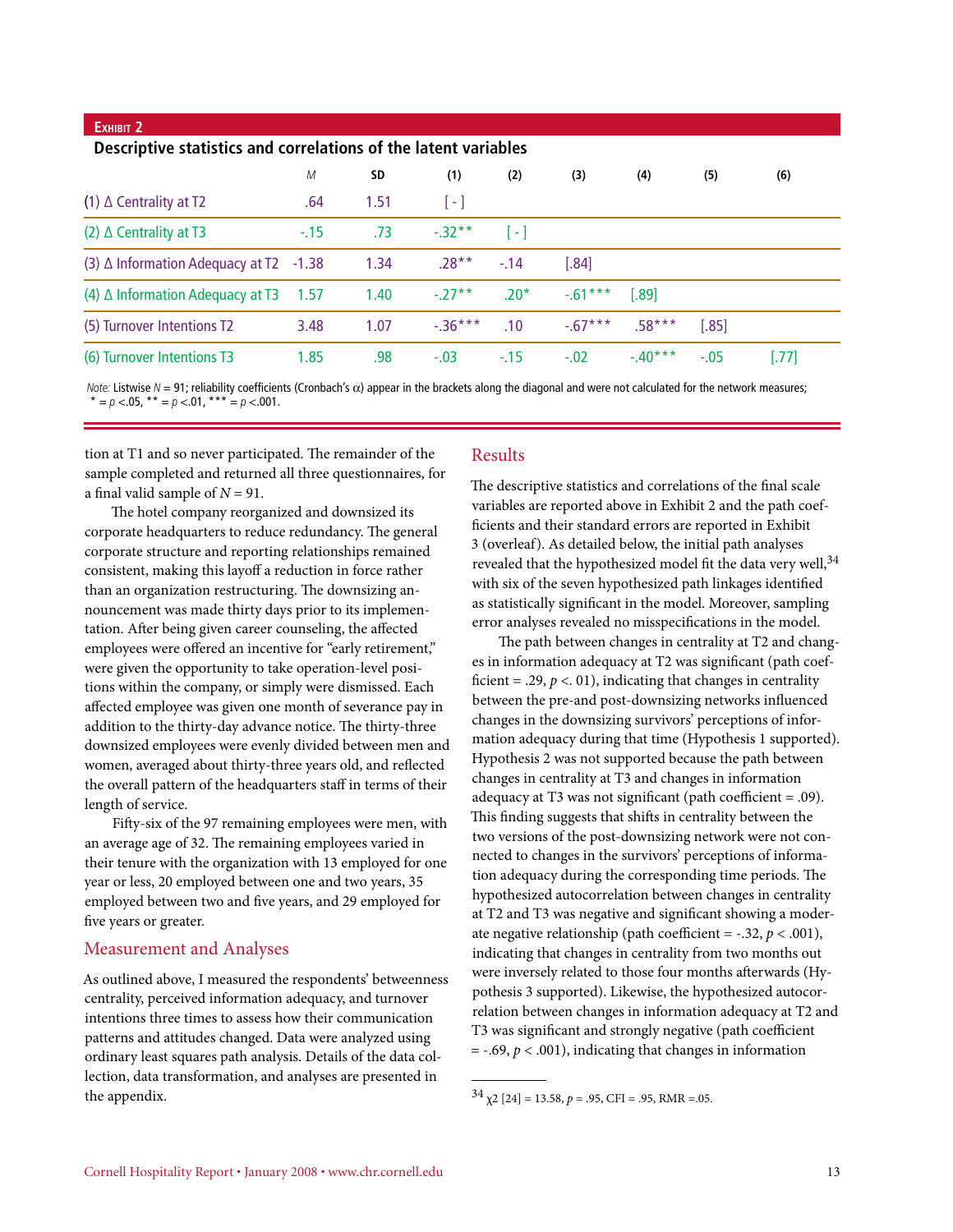#### **Exhibit 3**

**Longitudinal model of network centrality, information adequacy, and turnover intentions, with correlations and significance**



*Note*: Listwise *N* = 91, path coefficients are unstandardized, and their standard errors are presented in parentheses. *p* < .05, \*\* = *p* <.01, and \*\*\* = *p* < .001.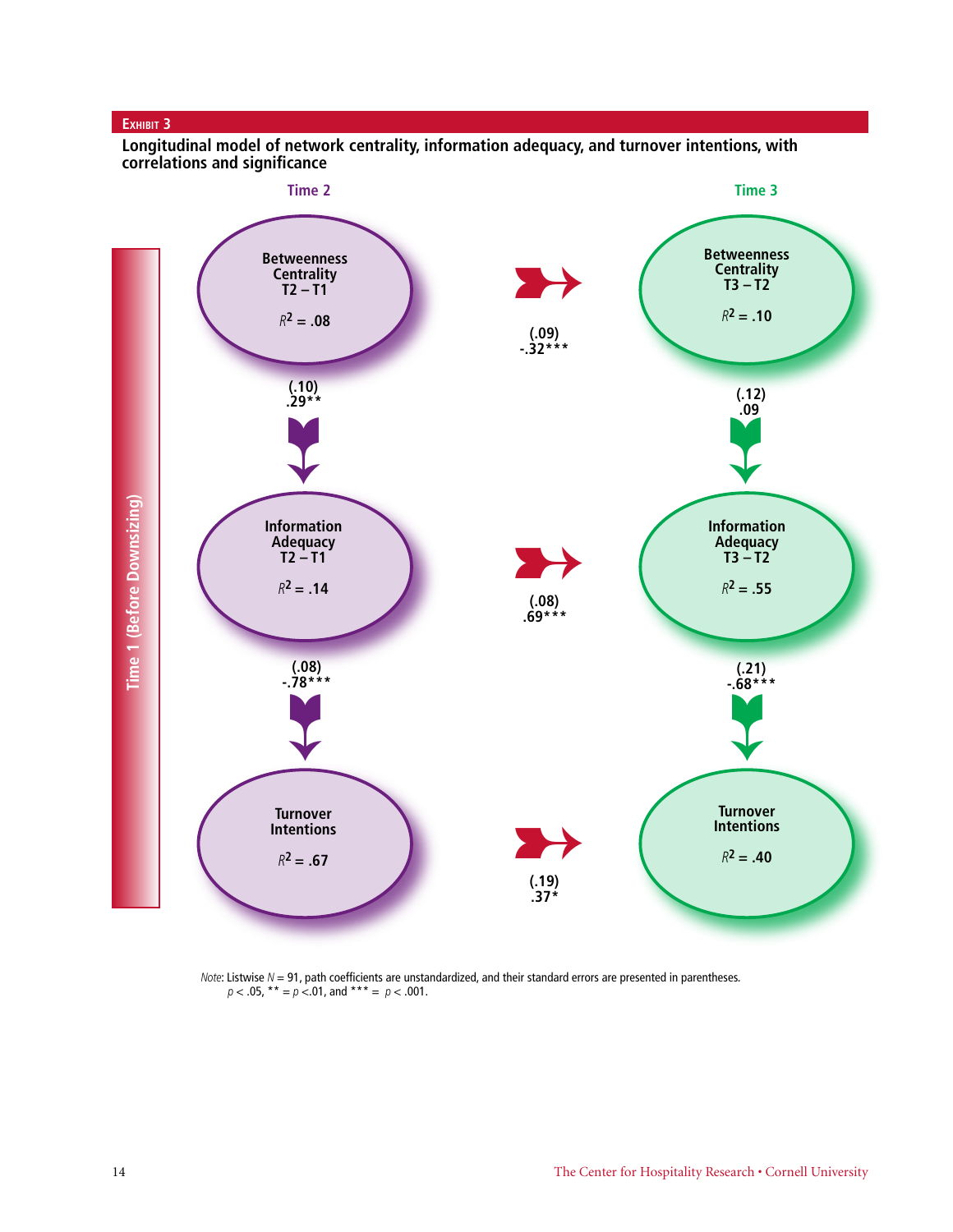adequacy were also inversely related from one sample time to the next (Hypothesis 4 supported). Turnover intentions at T2 were moderately related to turnover intentions at T3 (path coefficient = .37,  $p < .05$ ), indicating that employees' turnover intentions at T2 influenced their turnover intentions at T3. Last, Hypothesis 6 and Hypothesis 7 were both supported, as changes in perceptions of information adequacy at T2 and T3 negatively and significantly influenced turnover intentions (path coefficient =  $-.78$ ,  $p < .001$  and path coefficient =  $-.68$ ,  $p < .001$ , at T2 and T2, respectively). More specifically, this relationship changed over time with losses in information adequacy (*M* = -1.38) leading to higher levels of turnover intentions (*M* = 3.48) at T2, and increases in information adequacy  $(M = 1.57)$  leading to lower levels of turnover intentions  $(M = 1.85)$  at T3.

#### Discussion

A primary goal of this investigation was to describe how individuals react to downsizing-induced changes in information flow. This investigation connects changes in communication networks to downsizing survivors' perceptions and reactions over time and offers new insight into the interpersonal mechanisms that shape attitudinal variables and behavioral intentions after a layoff.

The study revealed that changes to downsizing survivors' network centrality in the months immediately following a layoff were positively related to changes in perceptions of information adequacy, while changes in information adequacy were negatively related to turnover intentions at both survey times. The model presented as Exhibit 3 represented these data quite well, tapping into reactions for the three survey times during six months of an organization's history. Below I will discuss the results of the study as they relate to support for the hypotheses, its limitations, and its pragmatic implications.

#### Support for the Hypotheses

**∆ centrality to ∆ information adequacy.** While a positive relationship existed between changes in centrality and changes in information sufficiency in both survey periods, the relationship was significant in the model only at T2. The findings connected changes in information flow to survivors' perceptions of work-related information adequacy. Changes in centrality were related to changes in information adequacy only in the time period immediately following the downsizing. The nonsignificant relationship noted from T2 to T3 suggests that once a post-downsizing network begins to stabilize, adjustments to network relationships following the initial downsizing have a less significant influence on survivors' perceptions of information adequacy. This finding highlights the difference between downsizing-induced changes and changes that develop in subsequent months.

**∆ information adequacy to turnover intentions.** Changes in employees' ratings of information adequacy were significantly related to their turnover intentions in both post-downsizing periods. At T2 survivors who reported decreases in information adequacy reported a higher level of turnover intentions compared to their peers who reported gains in information adequacy. It is possible that those who gained contacts after the layoff had greater access to support that, in turn, lowered their negative perceptions toward their job situation. Conversely, survivors who reported decreases in information adequacy at T2 reported a higher level of turnover intentions.

Individuals' reactions to the downsizing were generally negative two months after the event, but people had mostly recovered their equilibrium after four months. Prior downsizing studies have found that employees' negative perceptions of the situation typically remain negative until a sense of security and stability emerges.35 The loss of friends and resources—known as social capital—can create obstacles to work productivity.36

In times of uncertainty, workers may rely on support from their coworkers and supervisors to regain a sense of control and aid in their adjustment to their changing work environment.37 Future research should determine the role of support from both coworkers and supervisors, particularly as it relates to network configurations and resulting attitudes over time.

**Changes in centrality across time.** The downsizing's effects on the survivors' network centrality differed from T2 to T3. First, the centrality change scores at T2 and T3 showed a negative test–retest correlation over time  $(r = -.32, p < .01)$ , indicating that the direction of changes in centrality in one post-downsizing period was inversely related to the direction of changes in the other period. Survivors who showed losses in centrality immediately following the downsizing apparently adjusted to those changes, reconstituted their network based on the new conditions, and showed gains in centrality thereafter. Likewise, those survivors who initially showed gains in centrality at T2 adjusted their network after the initial downsizing period and most likely forfeited portions of their newly acquired centrality to accommodate the need for change among those who lost centrality in the previous time period. Second, the magnitude of the change in centrality at T2 was much greater than that found at T3, reflecting a stabilizing network. At T2, the change ranged from -2.34 to 9.74, while at T3 the change in centrality

<sup>35</sup> Brockner *et al., op.cit*.; Davy *et al., op.cit*.; Mishra and Spreitzer, *op.cit*.;

<sup>36</sup> R.S. Burt, "Social Capital versus Structural Holes," in *Social Capital*, ed. N. Lin, K. Cook, and R. Burt (Hawthorne, NY: Aldine De Gruyter, 2000), pp. 31-56; and Susskind *et al., op.cit*.

<sup>37</sup> Davy *et al., op.cit.*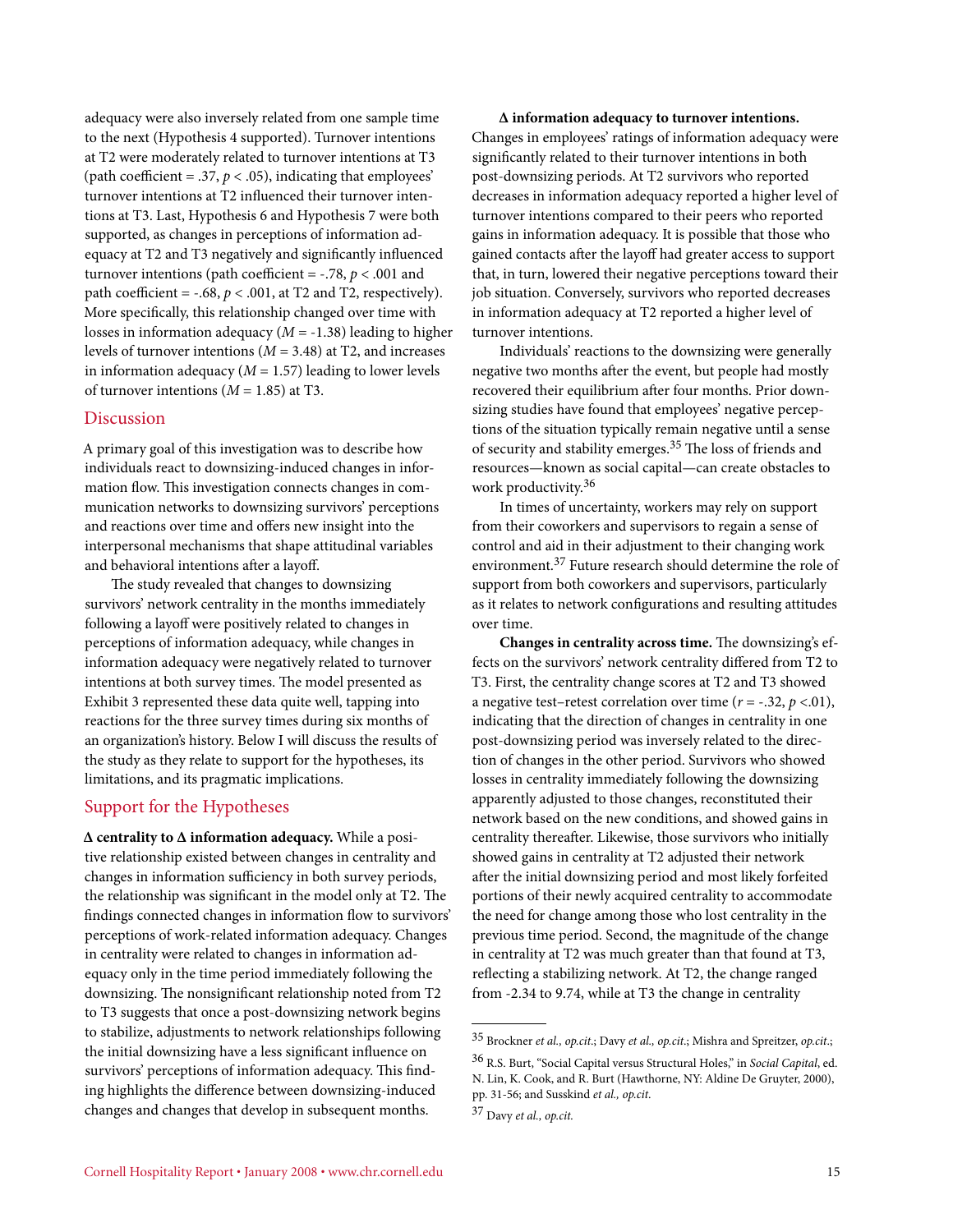ranged from -3.57 to 3.01. This set of findings also highlights the differential effects of voluntary changes to a network and involuntary changes. The clearly involuntary changes recorded at T2 reflected the adjustment and realignment necessitated by the downsizing. At T3, however, no personnel were involuntarily removed from the network, and any changes were made by network members themselves, probably to improve their position based on their perceived work-related needs.

**Changes in information adequacy across time.** Like centrality, the information adequacy change scores at T2 and T3 showed a negative test–retest correlation  $(r = -.61, ...)$ *p* < .001), indicating that increases measured at one postdownsizing period were associated with decreases at the other time. The reported levels of information adequacy decreased right after the layoffs, as shown by an average of -1.38 points from T1 to T2. Adequacy ratings returned to pre-downsizing levels by T3, however, with a change of 1.57 from T2 to T3. Thus, the remaining employees generally sensed that information adequacy had been restored four months after the layoffs.

**Changes in turnover intentions across time**. Unlike centrality and information adequacy, turnover intentions showed a negative but nonsignificant test–retest correlation at T2 and T3 ( $r = -.05$ , n.s.), indicating that we can make no definitive statement about changes in turnover intentions from two months to four months out. In general, turnover intentions were high at T2 ( $M = 3.48$ , SD = 1.07), and notably lower at T3 ( $M = 1.85$ , SD = .98). What is of more interest, however, was the relationship revealed in Exhibit 3's model that showed a moderate positive longitudinal relationship between T2 and T3 turnover intentions. The implication of this finding is that survivors' turnover intentions at T2 may not be the sole precursor of subsequent turnover intentions. When combined with the direct and indirect influences from changes in network flow and information adequacy a positive longitudinal relationship emerged.

#### Study Limitations

Measurement intervals are an important consideration in research relating to changes in employees' perceptions and attitudes.38 If I had spaced my tests at intervals other than two months, I might have seen different results. I found that the reports of information adequacy and turnover intentions

had returned to pre-downsizing levels within four months, but if I had collected information at thirty-day intervals or six months later (as did Shah), my data might be starkly different. 39 Remaining employees still harbored negative feelings two months after the layoffs, but by four months they seemed to have come to terms with the downsizing. It would be interesting to determine exactly when the survivors' reactions shifted to the positive side, and what factors influenced that shift. Consequently, until more data are collected prior to and following downsizing, the degree and timing of remaining employees' reactions will not be fully known. Therefore, the researcher should specify the rationale for selecting sampling times for longitudinal research attempting to gauge change.<sup>40</sup> As more longitudinal studies are conducted, clearer ground will be established to guide the selection of network content and sampling intervals.

One issue for this study is that its sample was relatively small. While a larger sample may have been methodologically preferable, the sample of this study was inherently limited by the organization itself. This sample represented eight of the eleven departments in the corporate office and captured 78 percent of the total network. As is true here, studies of organizational networks are necessarily limited by the size of the organization. It seems unwise, therefore, to insist that only "large" field samples be examined. Certainly, field studies are a necessary element to building our knowledge of networks, statistical and methodological concerns notwithstanding.

### Pragmatic Implications

Social, human, and financial capital is exchanged to varying degrees among participants in a network. When network relationships are interrupted by a event such as a downsizing, remaining employees need time to develop network access and reestablish their position in that network.<sup>41</sup> While changes in centrality following a layoff influence survivors' turnover intentions, it is clear that changes to survivors' access to and control of information immediately following a downsizing are most critical. This study indicates that as time goes on network stabilization has a calming effect on the organization and its remaining employees' attitudes. At

<sup>38</sup> S. Zaheer, S. Albert, and A, Zaheer, "Time Scales and Organizational Theory," *Academy of Management Review*, Vol. 24 (1999), pp. 725-741.

<sup>39</sup> Shah, *op.cit*.

<sup>40</sup> Zaheer *et al., op.cit*.

<sup>41</sup> Compare to: R.S. Burt, "The Contingent Value of Social Capital," *Administrative Science Quarterly*, Vol. 42 (1997), pp. 339-365; and Burt (2000), *op. cit.*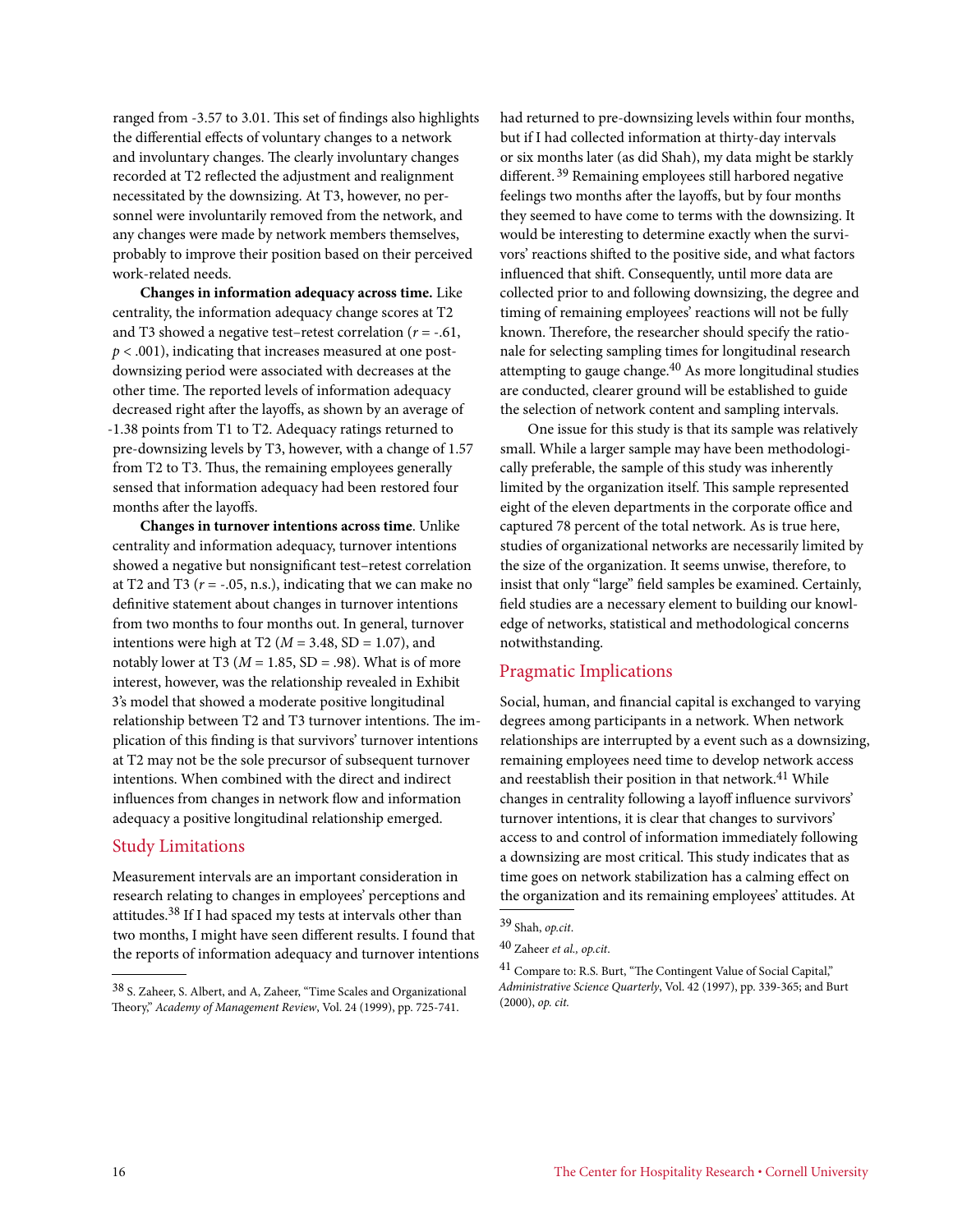#### Cornell Hospitality Report • January 2008 • www.chr.cornell.edu 17

42 Podolny and Baron, *op.cit.*

a minimum, employees who remain with the organization require enhanced work-related information to help them with the transition from previous arrangements to a point of stability that would be reached in the space of a few months (about four, according to this study). To some degree I also can suggest that the stabilization of a post-downsizing network (evidenced by smaller shifts in centrality) leads to higher perceptions of information adequacy and improved job-related attitudes. This assertion is based on three additional assumptions. First, individuals are assumed to have a sense for whether they are receiving adequate work-related information; second, individuals are expected to know which network members possess or have the ability to possess the needed information; and third, individuals are able to affect their network position to optimize or change their information flow.

Researchers and managers alike may find it useful to examine network centrality when considering the influence of a workforce reduction on remaining employees as one of the many characteristics in organizational network. Changes in the network will require some level of individual member adjustment, but once employees reestablish their network contacts, perceptions of organizational activities and interaction will likely improve or at least stabilize to some extent.<sup>42</sup> Even so, regardless of any stabilization in the situation and the network, a certain number of its participants will likely feel displaced. In analyzing a network one should pay particular attention to changes in betweenness centrality. Such an examination can explain how organizational change and development activities are likely to influence future employee interaction throughout the organizational network and can be used to provide support to change initiators in their efforts to provide post-downsizing assistance to remaining  $emplorees.$ 

#### **Appendix**

#### **Methodological and Statistical Detail**

Changes to survivors' access to and control of information

downsizing are most critical.

immediately following a

Using a questionnaire, I gathered communication network data to assess each participant's work-related contacts. Respondents were asked to specify the people with whom they regularly communicated in the corporate office during the course of a normal work week. To aid recollections, each participant was given an alphabetized directory containing the names of the corporate employees in the sample listed by department. When I administered the questionnaire, I reminded respondents to report only relationships related to the performance of their jobs, since I hoped to limit the study to their formal work relationships and exclude personal relationships. The likelihood of collecting strictly work-related relationships in a questionnaire such as this is slender, however, since many instrumental and personal relationships overlap.1 Nevertheless, the focus of this data collection was on formal relationships. This self-report data collection technique is one of several available to measure communication network relationships,2 and represents a preselected, fixed respondent set, based on a nominal approach to defining boundaries for the sample.<sup>3</sup> **Measuring communication network relationships**

I created a symmetrical 130 *x* 130 matrix to represent the pre-downsizing network with cell entry *X*ij set to 1 if either employee in a given pair reported a relationship or set to 0 if neither participant acknowledged a relationship. In the same way, I developed a 97 *x* 97 matrix to represent both postdownsizing networks. There was a high level of reported agreement among the network relationships in each of the three time periods, where both members of a dyad recognized the same relationship 98.32 percent of the time at T1, 96.71 percent of the time at T2, and 96.07 percent of the time at T3. This high level of symmetry among reported among the dyads was likely facilitated by the use of the departmentalized directory to collect the data.

#### **Assessing changes in network centrality**

Using UCINET version 5.3 I calculated betweenness centrality for the 97 downsizing survivors by determining the extent to which each network member appeared on the shortest link between two different actors.4 The normalized centrality values were used to correct for size differences between the pre- and post-downsizing networks.

**Continued on next page**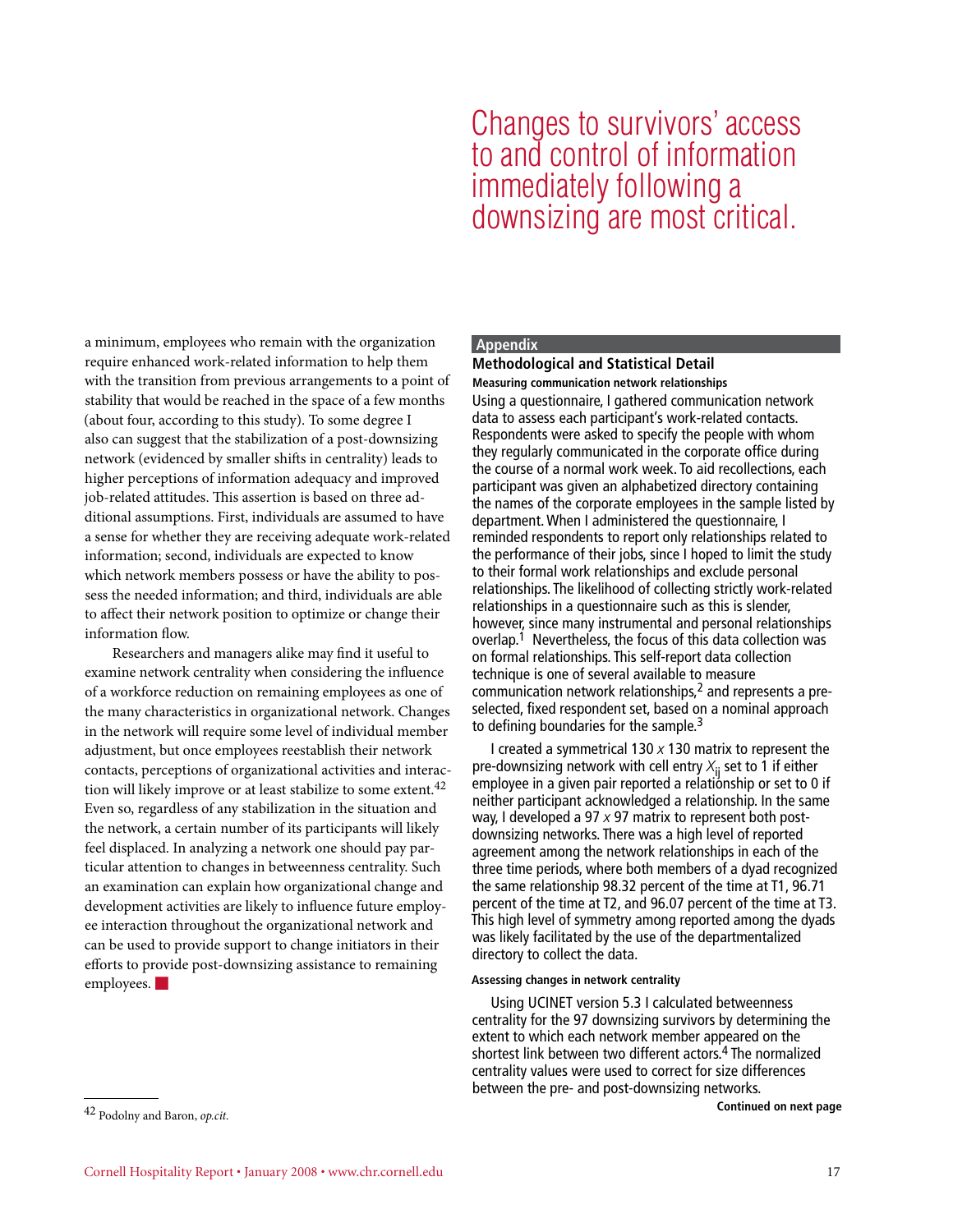#### **Appendix (concluded)**

To identify changes in downsizing survivors' betweenness centrality, I calculated two change scores for each participant. The first change score was derived by subtracting the T1 betweenness centrality scores from T2 scores, capturing the change in centrality from the pre-downsizing period to the first post-downsizing period. Similarly, the second change score was derived by subtracting the T2 betweenness centrality scores from T3 scores, representing the change in each participant's centrality from the first post-downsizing period to the second post-downsizing period. A positive change score indicated an increase in centrality. Reliability coefficients were not calculated for the change scores because they were derived from a single-item indicator.

#### **Survey measurement**

Survey measures evaluated the participants' perceptions of information adequacy and turnover intentions using a fivechoice Likert-type metric by asking the respondents to indicate their level of agreement with the questions (strongly agree, agree, neutral, disagree, and strongly disagree). *Information adequacy* was measured using a four-item instrument developed by Miller *et al.*5 A sample item from this measure is: "I am thoroughly satisfied with the information I receive about what's going on at this company." The reliability of the measure was  $\alpha = .83$  at T1,  $\alpha = .86$  at T2, and  $\alpha = .96$ at T3. Calculations of information adequacy proceeded in a fashion similar to that of centrality change. Again, a positive score represented an increase in information adequacy in both cases. The reliability of the first change score was  $\alpha = .84$  and the reliability of the second change score was  $\alpha = .89$ . *Turnover intentions* were assessed using a two-item measure.6 A sample item from this measure is: "I frequently think of quitting this job." The reliabilities of the turnover intentions measure were  $\alpha$  = .85 at T2 and  $\alpha$  = .77 at T3. Change scores were not used for the turnover intentions variable.

#### **Analyses**

The latent path model presented as Exhibit 1 was tested using least squares path analysis.7 Model adequacy was assessed based on the recommendations that: (a) global c<sup>2</sup> tests for the sum of squared error for the model be non-significant at the *p* > .75 level; **(b)** each link be tested for significance by calculating a confidence interval around the observed coefficients; and **(c)** sampling error analyses be applied to each unspecified link in the model to ensure that the hypothesized model did not exclude any relevant links from consideration in the model.

To support the least squares analyses described above and to yield additional fit indices, the model presented as Exhibit 3 was tested using a maximum likelihood approach with LISREL 8.12a.<sup>8</sup> To test the path model I followed Hayduk's recommendations.<sup>9</sup> By default, the error terms were permitted to correlate, and no other relationships other than those specified in the path diagram were permitted to correlate in the structural analyses. To adjust for measurement error in the scale values within the path model, the paths from the latent variables to the indicators were set to the square root of the scale reliability. Additionally, the error variance was set to equal the variance of the scale multiplied by one minus the reliability. These procedures fix the proportion of error variance assigned to each factor based on the scale reliabilities and the relevant variance associated with each factor. To supplement the sampling assessment of fit using PATHE, the CFI and RMR fit statistics are reported.—*A.M.S.*

7 J.E. Hunter and M.A. Hamilton, "Pathe: A Program in BasicA," University of Connecticut, Storrs, 1995.

8 K.G. Jöreskog and D. Sörbom, *LISREL for Windows 8.12a* (Chicago: Scientific Software International, 1993).

9 L.A. Hayduk, *Structural Equation Modeling with LISREL: Essentials and Advances* (Baltimore: Johns Hopkins University Press, 1987); and L.A. Hayduk, *LISREL: Issues Strategies and Debates* (Baltimore: Johns Hopkins University Press, 1996).

<sup>1</sup> P.P. Shah, "Network Deconstruction: The Structural Implications of Downsizing," *Academy of Management Journal*, Vol. 43 (2000), pp. 101-112.

<sup>&</sup>lt;sup>2</sup> P.R. Monge and N.S. Contractor, "Communication Networks: Measurement Techniques," in *A Handbook for the Study of Human Communication*, ed. C.H. Tardy (Norwood, NJ: Ablex Publishing, 1987), pp. 107-138.

<sup>3</sup> E.O. Laumann, P.V. Marsden, and D. Prensky, "The Boundary-specification Problem in Network Analysis," in *Applied Network Analysis: A Methodological Introduction*, ed. R. S. Burt & M. J. Minor (Beverly Hills, CA: Sage, 1983), pp. 18-34.

<sup>4</sup> S.P. Borgatti, M.G. Everett, and L.C. Freeman, *UCINET 5 for Windows: Software for Social Network Analysis version 5.3.5* (Natick, MA: Analytic Technologies, 1999).

<sup>5</sup> Adapted from: V.D. Miller, J.R. Johnson, and J. Grau, "Antecedents of Willingness to Participate in a Planned Organizational Change," *Journal of Applied Communication Research*, Vol. 22 (1994), pp. 59-80.

<sup>6</sup> Adapted from: J.R. Hackman and G.R. Oldham, "Development of the Job Diagnostic Survey," *Journal of Applied Psychology*, Vol. 60 (1975), pp. 159-170.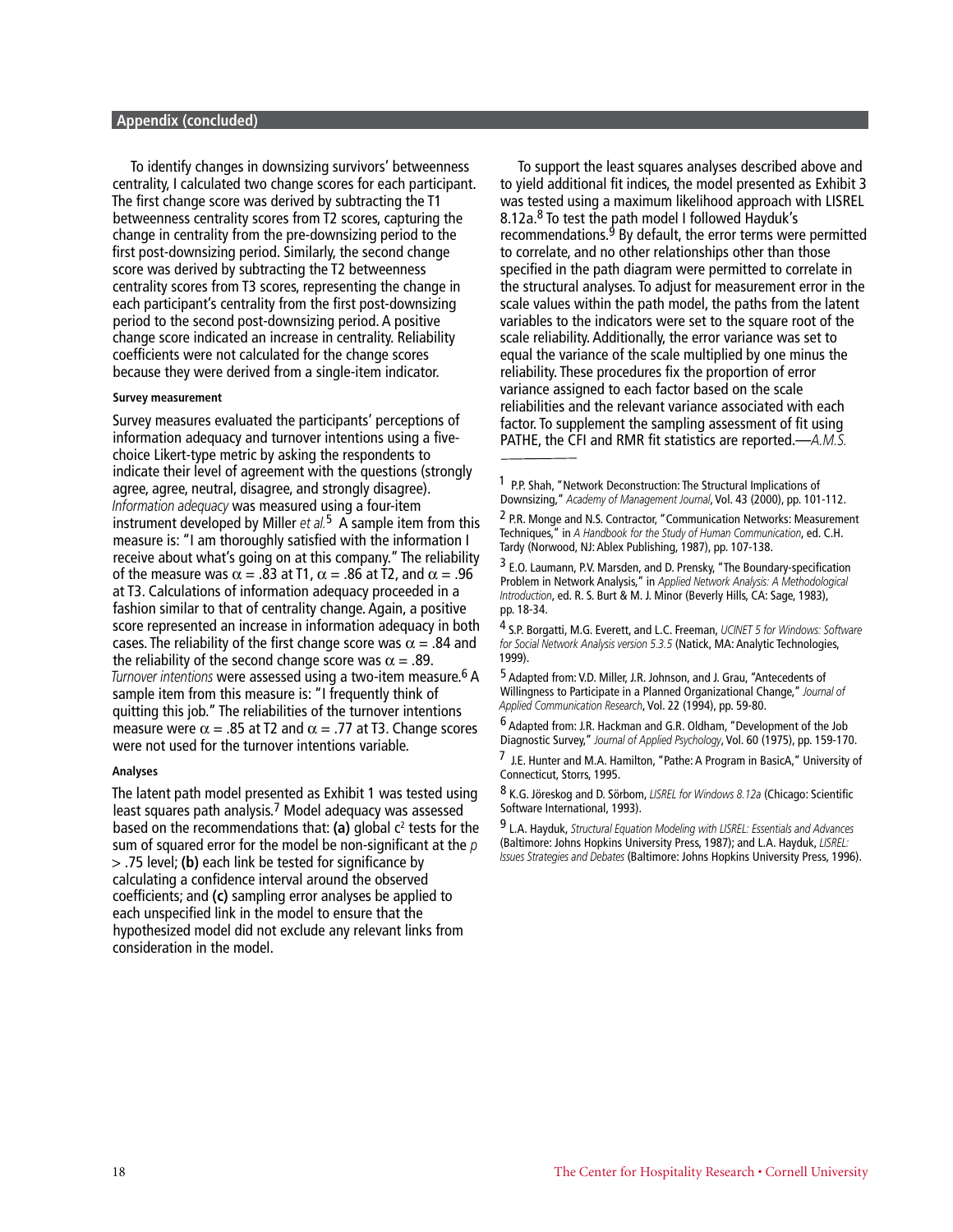# Cornell Hospitality Reports Index

# www.chr.cornell.edu

### 2008 Reports

Vol. 8, No. 1 A Consumer's View of Restaurant Reservation Policies, by Sheryl E. Kimes, Ph.D.

## 2007 Reports

Vol. 7, No. 17 Travel Packaging: An Internet Frontier, by William J. Carroll, Ph.D., Robert J. Kwortnik, Ph.D., and Norman L. Rose

 Vol. 7, No. 16 Customer Satisfaction with Seating Policies in Casual-dining Restaurants, by Sheryl Kimes, Ph.D., and Jochen Wirtz

Vol. 7, No. 15 The Truth about Integrity Tests: The Validity and Utility of Integrity Testing for the Hospitality Industry, by Michael Sturman, Ph.D., and David Sherwyn, J.D.

Vol. 7, No. 14 Why Trust Matters in Top Management Teams: Keeping Conflict Constructive, by Tony Simons, Ph.D., and Randall Peterson, Ph.D.

Vol. 7, No. 13 Segmenting Hotel Customers Based on the Technology Readiness Index, by Rohit Verma, Ph.D., Liana Victorino, Kate Karniouchina, and Julie Feickert

Vol. 7, No. 12 Examining the Effects of Full-Spectrum Lighting in a Restaurant, by Stephani K.A. Robson and Sheryl E. Kimes, Ph.D.

Vol. 7, No. 11 Short-term Liquidity Measures for Restaurant Firms: Static Measures Don't Tell the Full Story, by Linda Canina, Ph.D., and Steven Carvell, Ph.D.

Film, and Olga Kuphyanova • www.chr.cornell.edu 1999 • www.chr.cornell.edu 1999 • www.cornell.edu 1999 • www.chr.cornell.edu 1999 • www.chr.cornell.edu 1999 • www.chr.cornell.edu 1999 • www.chr.cornell.edu 1999 • www.chr.c Vol. 7, No. 10 Data-driven Ethics: Exploring Customer Privacy in the Information Era, by Erica L Wagner, Ph.D., and Olga Kupriyanova

Vol. 7, No. 9 Compendium 2007

Vol. 7, No. 8 The Effects of Organizational Standards and Support Functions on Guest Service and Guest Satisfaction in Restaurants, by Alex M. Susskind, Ph.D., K. Michele Kacmar, Ph.D., and Carl P. Borchgrevink, Ph.D.

Vol. 7, No. 7 Restaurant Capacity Effectiveness: Leaving Money on the Tables, by Gary M. Thompson, Ph.D.

Vol. 7, No. 6 Card-checks and Neutrality Agreements: How Hotel Unions Staged a Comeback in 2006, by David Sherwyn, J.D., and Zev J. Eigen, J.D.

Vol. 7, No. 5 Enhancing Formal Interpersonal Skills Training through Post-Training Supplements, by Michael J. Tews, Ph.D., and J. Bruce Tracey, Ph.D.

Vol. 7, No. 4 Brand Segmentation in the Hotel and Cruise Industries: Fact or Fiction?, by Michael Lynn, Ph.D.

Vol. 7, No. 3 The Effects on Perceived Restaurant Expensiveness of Tipping and Its Alternatives, by Shuo Wang and Michael Lynn, Ph.D.

Vol. 7, No. 2 Unlocking the Secrets of Customers' Choices, by Rohit Verma, Ph.D.

Vol. 7, No. 1 The Mixed Motive Instruction in Employment Discrimination Cases: What Employers Need to Know, by David Sherwyn, J.D., Steven Carvell, Ph.D., and Joseph Baumgarten, J.D.

## 2007 Hospitality Tools

CHR Tool 10 Workforce Staffing Optimizer, by Gary M. Thompson, Ph.D. CHR Tool 9 Developing Hospitality Managers' Intercultural Communication Abilities: The Cocktail Party Simulation, by Daphne Jameson, Ph.D.

## 2006 Reports

Vol. 6, No. 15 The Cost of Employee Turnover: When the Devil Is in the Details, by J. Bruce Tracey, Ph.D., and Timothy R. Hinkin, Ph.D.

Vol. 6, No. 14 An Examination of Guest Complaints and Complaint Communication Channels: The Medium Does Matter!, by Alex M. Susskind, Ph.D.

Vol. 6, No. 13 Using Your Pay System to Improve Employees' Performance: How You Pay Makes a Difference, by Michael C. Sturman, Ph.D.

Vol. 6, No. 12 Competitive Destination Planning: The Case of Costa Rica, by Zhaoping Liu, Sara Lo, Paula Vasconcellos, Judy A. Siguaw, D.B.A., and Cathy A. Enz, Ph.D.

Vol. 6, No. 11 A New Method for Measuring Housekeeping Performance Consistency, by Michael C. Sturman, Ph.D.

Vol. 6, No. 10 Intellectual Capital: A Key Driver of Hotel Performance, by Linda Canina, Ph.D., Cathy A. Enz, Ph.D., and Kate Walsh, Ph.D.

Vol. 6, No. 9 Mandatory Arbitration: Why Alternative Dispute Resolution May Be the Most Equitable Way to Resolve Discrimination Claims, by David Sherwyn, J.D.

Vol. 6, No. 8 Revenue Management in U.S. Hotels: 2001–2005, by Linda Canina, Ph.D., and Cathy A. Enz, Ph.D.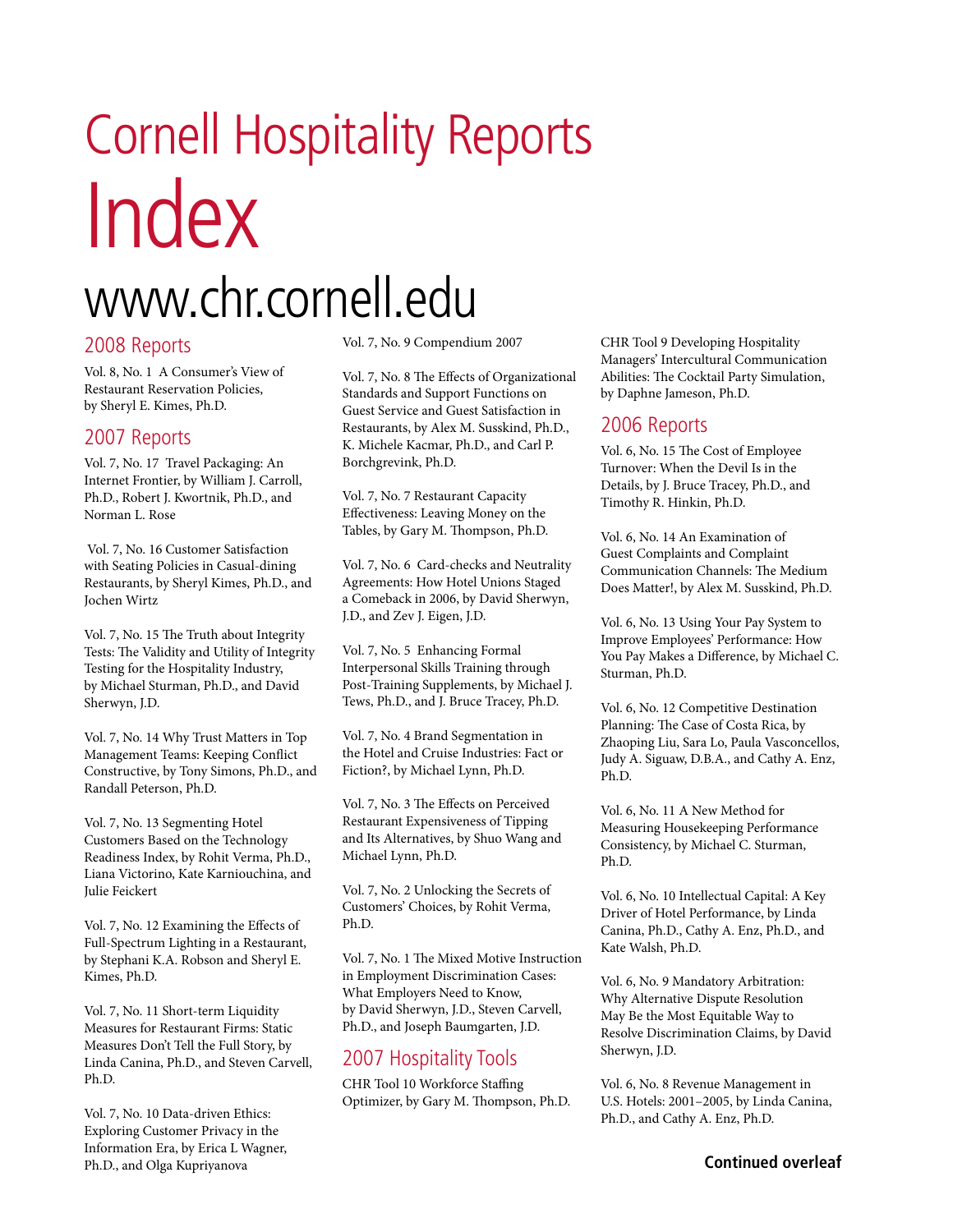# Cornell Hospitality Reports Index

Vol. 6, No. 7 The Strategic Value of Information: A Manager's Guide to Profiting from Information Systems, by Gabriele Piccoli, Ph.D., and Paolo Torchio

Vol. 6, No. 6 Development and Use of a Web-based Tool to Measure the Costs of Employee Turnover: Preliminary Findings, by Timothy R. Hinkin, Ph.D., and J. Bruce Tracey, Ph.D.

Vol. 6, No. 5 Tipping and Its Alternatives: A Comparison of Tipping, Service Charges, and Service-inclusive Pricing, by Michael Lynn, Ph.D.

Vol. 6, No. 4 An Examination of Internet Intermediaries and Hotel Loyalty Programs: How Will Guests Get their Points?, by Bill Carroll, Ph.D., and Judy A. Siguaw, D.B.A

Vol. 6, No. 3 Compendium 2006 Vol. 6, No. 2 Why Discounting Still Doesn't Work: A Hotel Pricing Update, by Linda Canina, Ph.D. and Cathy A. Enz, Ph.D.

Vol. 6, No. 1 Race Differences in Tipping: Questions and Answers for the Restaurant Industry, by Michael Lynn, Ph.D.

## 2006 Hospitality Tools

CHR Tool 8 A Comprehensive Guide to Merchandising Bed and Breakfast Inns, by William J. Carroll, Ph.D., Betsy Gomez, Anna Huen, Pamela Lanier, and Iris Lui

CHR Tool 7 A Picture Is Worth a Thousand Words: Using Photo-Elicitation to Solicit Hotel Guest Feedback, by Madeleine Pullman, Ph.D., and Stephani Robson

## 2006 Industry Perspectives

Industry Perspectives 1 The Power of Personal Service: Why It Matters • What Makes It Possible • How It Creates Competitive Advantage, by Barbara M. Talbott, Ph.D.

## 2005 Reports

Vol. 5, No. 13 Eight Rules for Competing in Hotel Real Estate Markets, by John Corgel, Ph.D.

Vol. 5, No. 12 Biting Off More Than They Can Chew: Unfulfilled Development Commitments in International Master Franchising Ventures, by Arturs Kalnins, Ph.D.

Vol. 5, No. 11 The Agglomeration Conundrum: How Co-location Helps Some Hotels and Hurts Others, by Cathy A. Enz, Ph.D., Linda Canina, Ph.D., and Jeffrey Harrison, Ph.D.

Vol. 5, No. 10 Low-price Guarantees: How Hotel Companies Can Get It Right, by Steven A. Carvell, Ph.D., and Daniel C. Quan, Ph.D.

Vol. 5, No. 9 Dining Duration and Customer Satisfaction, by Breffni Noone, Ph.D. and Sheryl E. Kimes, Ph.D.

Vol. 5, No. 8 Quantifying Impact: The Effect of New Hotels and Brand Conversions on Revenues of Existing Hotels, by Arturs Kalnins, Ph.D.

Vol. 5, No. 7 Best-available-rate Pricing at Hotels: A Study of Customer Perceptions and Reactions, by Kristin V. Rohlfs and Sheryl E. Kimes, Ph.D.

Vol. 5, No. 6 An Examination of Revenue Management in Relation to Hotels' Pricing Strategies, by Cathy A. Enz, Ph.D. and Linda Canina, Ph.D.

Vol. 5, No. 5 Information System Design: A Systematic Way to Analyze IT in Your Business, by Erica L. Wagner, Ph.D., Gabriele Piccoli, Ph.D., and Sharon Louthen.

Vol. 5, No. 4 Perceived Fairness of Restaurant Waitlist-management Policies, by Kelly A. McGuire and Sheryl E. Kimes, Ph.D.

Vol. 5, No. 3 Compendium 2005

Vol. 5, No. 2 Why Customers Shop Around: A Comparison of Hotel Room Rates and Availability across Booking Channels, by Gary M. Thompson, Ph.D., and Alexandra Failmezger

Vol. 5, No. 1 Retaining Management Talent: What Hospitality Professionals Want from Their Jobs, by Masako S. Taylor and Kate Walsh, Ph.D.

## 2004 Reports

Vol. 4, No. 9 Making IT Matter: A Manager's Guide to Creating and Sustaining Competitive Advantage with Information Systems, by Gabriele Piccoli, Ph.D.

Vol. 4, No. 7 Why Discounting Doesn't Work: The Dynamics of Rising Occupancy and Falling Revenue among Competitors, by Cathy A. Enz, Ph.D., Linda Canina, Ph.D., and Mark Lomanno

Vol. 4, No. 6 Workforce Scheduling: A Guide for the Hospitality Industry, by Gary M. Thompson, Ph.D. Vol. 4, No. 5 Increasing Servers' Tips, by W. Michael Lynn, Ph.D.

Vol. 4, No. 4 Hotel Managers' Perceptions of the Blackout of '03, by Robert J. Kwortnik, Ph.D.

Vol. 4, No. 3 Compendium 2004

Vol. 4, No. 2 Restaurant Revenue Management, by Sheryl Kimes, Ph.D.

Vol. 4, No. 1 Understanding Switchers and Stayers in the Lodging Industry, by Iselin Skogland and Judy Siguaw, Ph.D.

## 2003 Reports

Vol. 3, No. 5 Evolution in Electronic Distribution: Effects on Hotels and Intermediaries, by Bill Carroll, Ph.D. and Judy Siguaw, Ph.D.

Vol. 3, No. 4 Key Issues of Concern for Food-service Managers, by Cathy A. Enz, Ph.D.

Vol. 3, No. 3 Lodging Demand for Urban Hotels in Major Metropolitan Markets, by Linda Canina, Ph.D., and Steve Carvell, Ph.D.

Changes in U.S. Hotel Safety and Security Staffing and Procedures during 2001 and 2002, by Cathy A. Enz, Ph.D.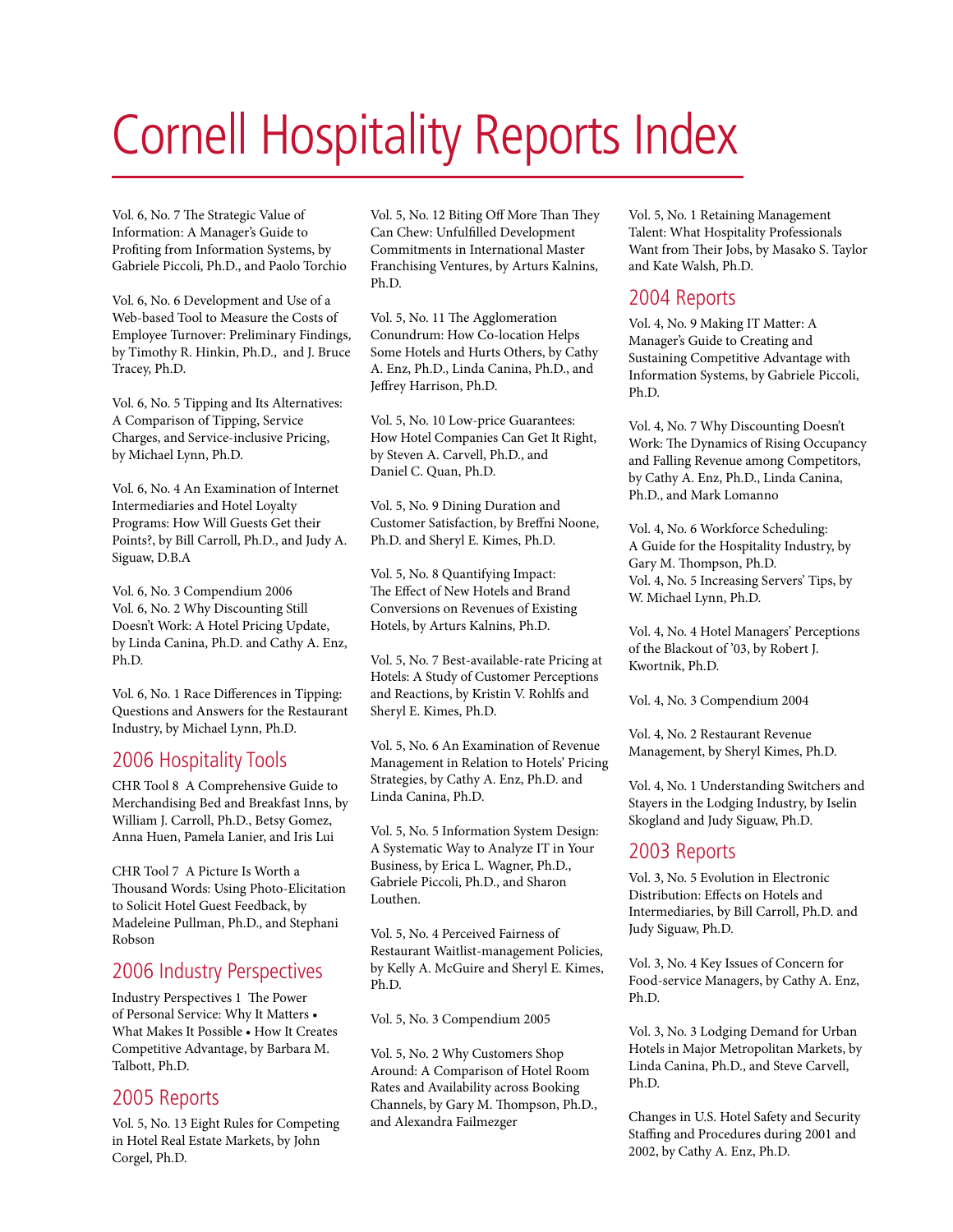



## **Cornell Short Courses and Certifications for Hotel Industry Professionals:**

## *The* General Managers Program

Tackle strategic hotel management issues and find relevant, specific solutions. Work with a global network of managers and top Cornell faculty in an intensive learning experience.

Ten-day programs are held on the Cornell University campus in Ithaca, New York in January and June and at the Cornell Nanyang Institute in Singapore in July-August.

## *The* Online Path

Available year-round, choose individual courses or combine courses to earn one of six Cornell Certificates. Interact with an expert instructor and a cohort of your peers to develop knowledge, and to effectively apply that knowledge in your organization.

### *The* Professional Development Program *Anheuser-Busch*

Study and share experiences with peers from around the world in these intensive hospitality management seminars led by Cornell faculty and industry experts.

Intensive three-day courses are held on the Cornell University campus in Ithaca, New York in June-July; in Brussels, Belgium in June and at the Cornell Nanyang Institute in Singapore in January and July-August.

## *The* Contract Programs

Programs delivered by Cornell faculty for your company. Many hotel and foodservice management topics available, both "off the shelf" and custom developed to your needs and delivered to your management team on the Cornell campus or anywhere in the world.

*Complete program information and applications online:* **www.hotelschool.cornell.edu/execed/chr** PHONE: +1 607 255 4919 EMAIL: exec\_ed\_hotel@cornell.edu



**Cornell University** School of Hotel Administration